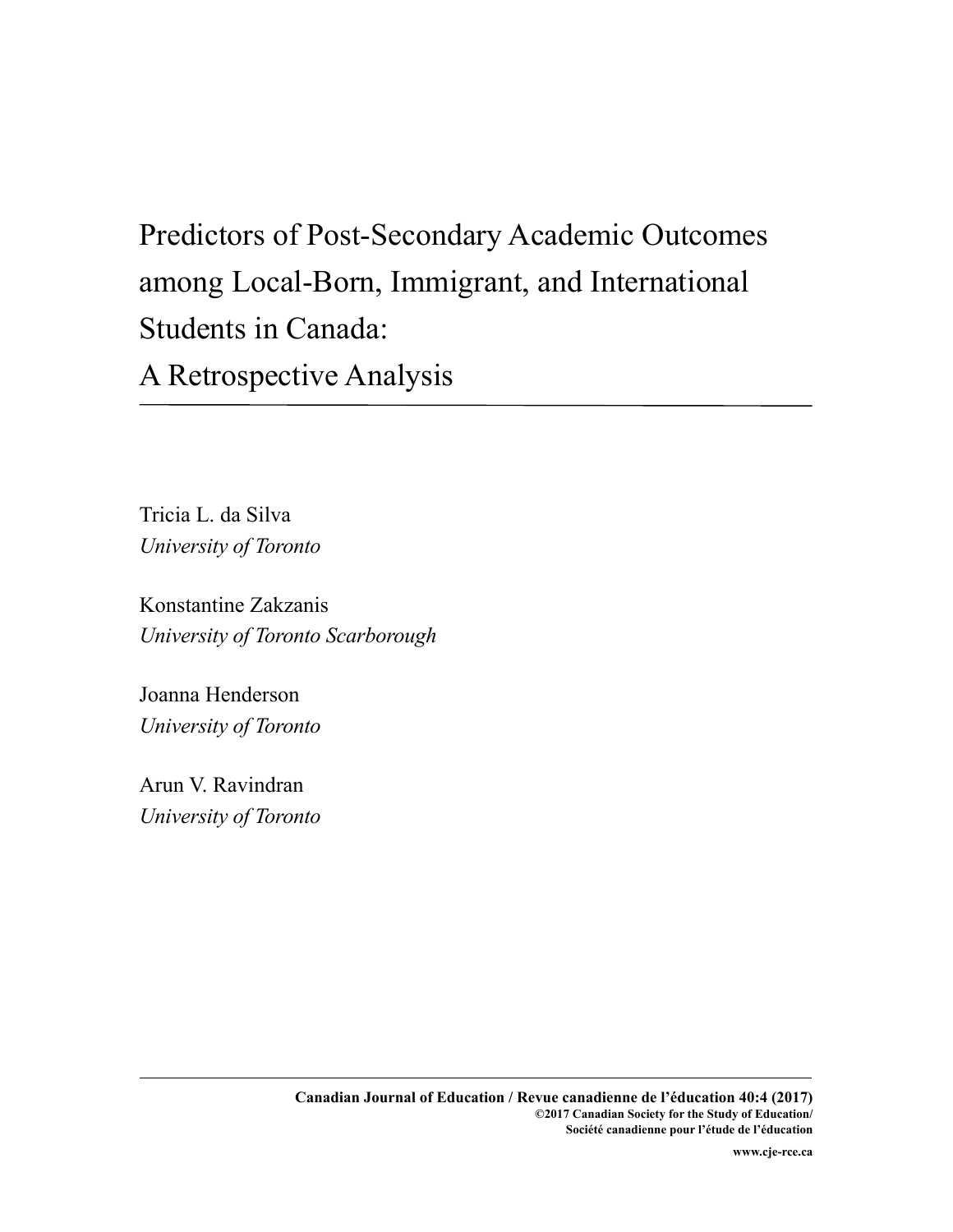## **Abstract**

Poor academic performance and dropout are major concerns at post-secondary institutions. Influences include sociodemographic, psychosocial, and academic functioning factors. Canadian literature is limited, and little published data directly compare academic outcomes between local-born, immigrant, and international students. We conducted a secondary analysis of data from 2,466 first-year students from a Canadian university over three years. Age, gender, first language, citizenship status, and early academic performance were among the predictors of later performance, dropout and return to studies. Local-born, immigrant, and international students had similarities and differences in risks. Limitations include the retrospective analysis and lack of information on reasons for dropout.

*Keywords:* immigrant student, international student, post-secondary academic performance, dropout, return to studies, predictors

## **Résumé**

Le rendement scolaire médiocre et le décrochage scolaire sont des affaires majeures aux établissements postsecondaires. Les facteurs sociodémographique, psychosociaux et de fonctionnement scolaire sont influents. La littérature canadienne est limitée, et les comparaisons directes des résultats scolaire entre les étudiants natifs, immigrés et étrangers sont rares. Nous avons mené une analyse secondaire de données sur 2466 étudiants de première année d'une université canadienne au cours de trois années. L'âge, le genre, la langue maternelle, la citoyenneté, et le rendement scolaire au début étaient parmi les prédicteurs de la réussite scolaire ultérieure, du décrochage scolaire, et du recommencement des études. En ce qui concerne la risque, il y avait des similarités et des différences entre les étudiants natifs, immigrés et étrangers. Les limitations sont l'analyse retrospective et le manque d'informations sur les raisons du décrochage scolaire.

*Mots-clés :* abandon des études postsecondaires, étudiant immigré, étudiant étranger, prédicteurs, rendement scolaire postsecondaire, retour aux études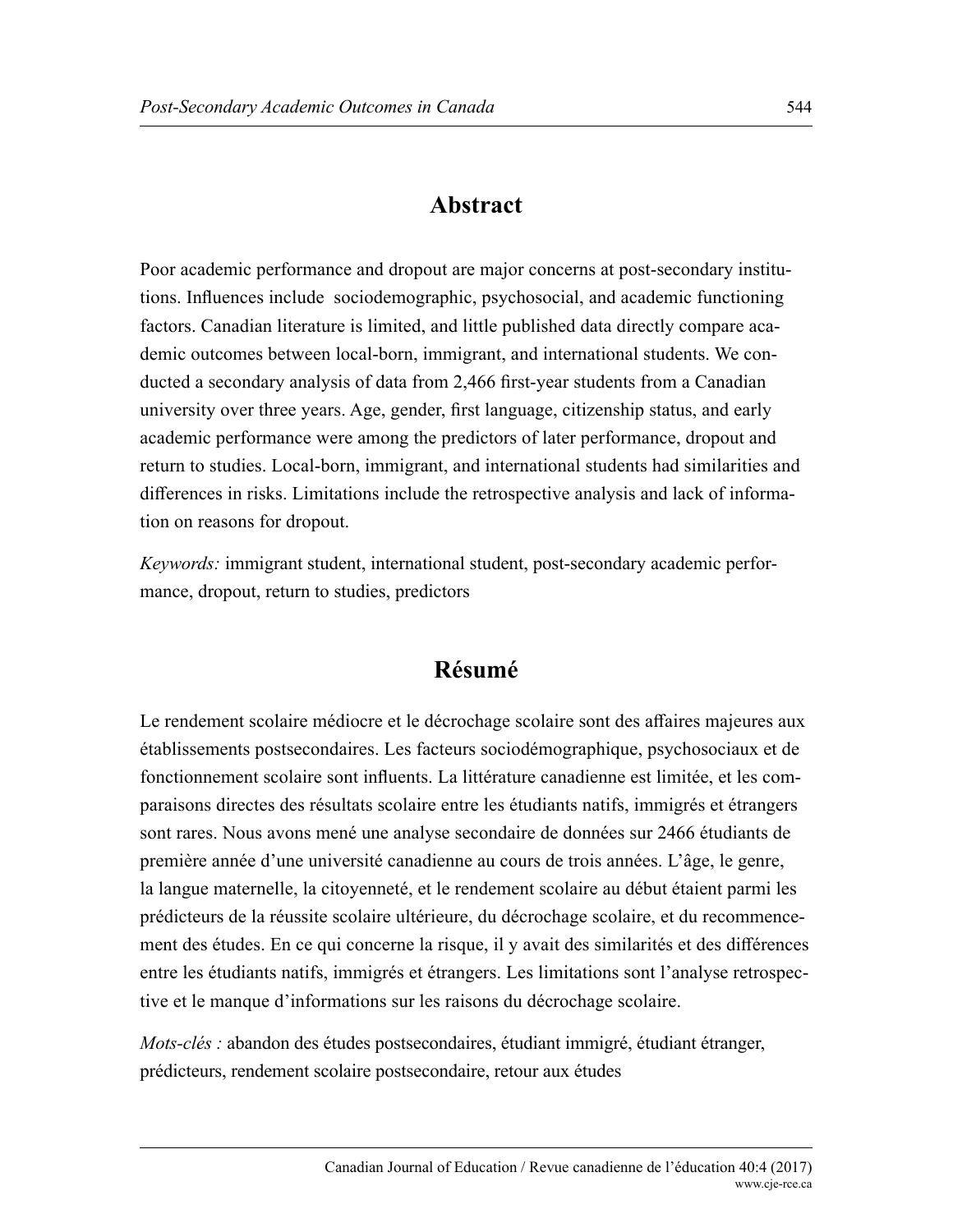## **Introduction**

While post-secondary success can be characterized by many elements, including personal and skills development, it is generally defined in most theories and research as good academic performance as reflected in grades or marks, persistent enrolment, and degree completion and graduation (Kuh, Bridges, & Hayek, 2006). Conversely, post-secondary failure encompasses poor academic performance, non-completion of degree, and dropout (Hoyt & Winn, 2004; Kuh et al., 2006; Tinto, 1975, 1993). Dropout can vary by locus (from the institution or from higher education), choice (voluntary or involuntary), and timeframe (temporary or permanent), but is usually defined in most studies and theoretical models as permanent withdrawal from a specific institution (Hoyt & Winn, 2004; Kuh et al., 2006; Tinto, 1975, 1993).

Post-secondary academic failure is a serious concern for educators globally, including those in Canada (Shaienks, Gluszynski, & Bayard, 2008). Rates of underperformance are rising, and student dropout is common, with most attrition occurring in the first year of studies (Bowler, 2009; Paton, 2012; Shaienks & Gluszynski, 2007). Furthermore, the majority of those who drop out tend not to return (Shaienks et al., 2008). Long-term consequences of the lack of a post-secondary education can be substantial, and include lower paying jobs, higher rates of unemployment and job loss, more financial difficulties, and more impact on functioning for the individual (Statistics Canada, 2012a, 2012b).

A wide range of complex and interactive factors contribute to reduced post-secondary achievement. Sociodemographic determinants include older age (Adam et al., 2015; Corak, 2011), male gender (Adam et al., 2015; Wan Chik et al., 2012), non-white ethnicity (Green, 2015; Sopoaga et al., 2013; Woolf, Potts, & McManus, 2011), coming from a single-parent family (Shaienks et al., 2008; Wintre et al., 2011), lack of parental role models with a post-secondary education (Shaienks et al., 2008; Shaienks & Gluszynski, 2007), negative relationships with parents (Wintre & Bowers, 2007; Wintre & Yaffe, 2000), low social support (Shaienks et al., 2008; Shaienks & Gluszynski, 2007), and financial pressures (Pleskac, Keeney, Merritt, Schmitt, & Oswald, 2011; Shaienks & Gluszynski, 2007). Psychosocial variables comprise psychological distress, including mental illness (Andrews & Wilding, 2004; Wintre & Bowers, 2007), substance abuse (Canadian Centre on Substance Abuse [CCSA], 2007; National Center on Addiction and Substance Abuse [CASA], 2007), cognitive/learning difficulties (Brooks, Iverson,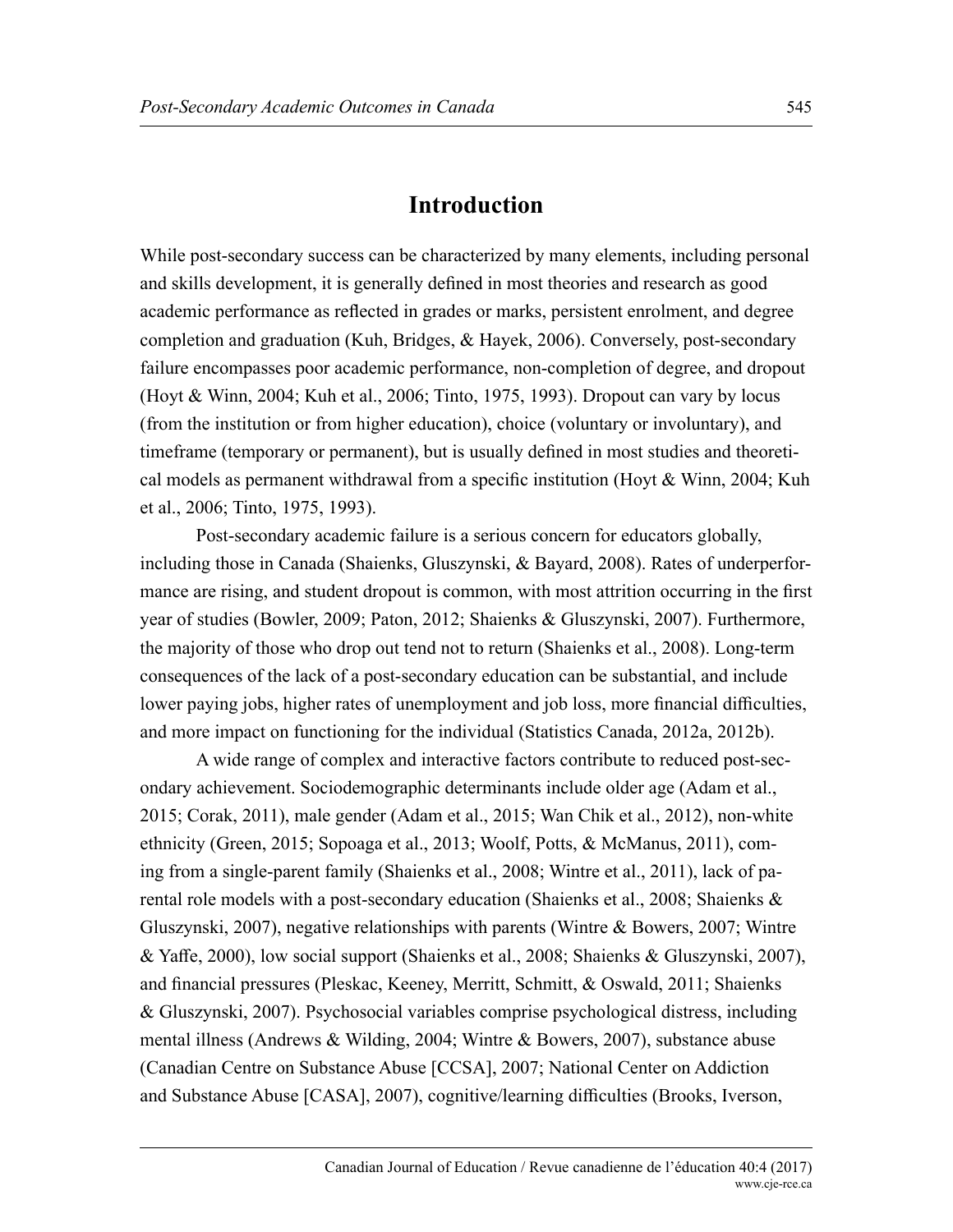Sherman, & Roberge, 2010; Hildt, Lieb, & Franke, 2014), interpersonal difficulties (Pleskac et al., 2011; Shaienks & Gluszynski, 2007), and poor coping (Hassan et al., 2006; Lue, Chen, Wang, Cheng, & Chen, 2010). Academic functioning influences include poor fit with the program or institution of study (Schmitt, Oswald, Friede, Imus, & Merritt, 2008; Wintre & Morgan, 2009), low grades or unexpected bad grades (Pleskac et al., 2011; Shaienks & Gluszynski, 2007), low academic engagement (Kuh, Cruce, Shoup, Kinzie, & Gonyea, 2008; Svanum & Bigatti, 2009), and low academic motivation (Friedman & Mandel, 2010; Park et al., 2012).

Immigrant and international students form a good proportion of post-secondary students, particularly in Western countries (Green, 2015; Shaienks et al., 2008). Emerging data from these countries have noted poorer academic achievement among both immigrant and international post-secondary students compared to local-born peers (Adam et al., 2015; Green, 2015; Stegers-Jager, Steyerberg, Cohen-Schotanus, & Themmen, 2012). More academic year repetition among international students compared to local-born students (Green, 2015) and higher dropout rates among immigrants versus local-born students (Shaienks et al., 2008; Shaienks & Gluszynski, 2007) have also been reported. This may be due to a greater burden of challenges. Besides the previously described influences, immigrant and international students also face migration-related challenges that can further increase stress/distress and specifically affect academic performance (Tinghög, Al-Saffar, Carstensen, & Nordenfelt, 2010; Zhang & Goodson, 2011). These include acculturative stressors (i.e., related to cultural adaptation) such as cultural differences, financial worries, and discrimination (Mental Health Commission of Canada [MHCC], 2009; Smith & Khawaja, 2011), poor language skills (Green, 2015; Yu & Shen, 2012), loss of social support networks (Hunley, 2010; Suarez-Orozco, Pimentel, & Martin, 2009), and older age at arrival (Corak, 2011; Zhang & Goodson, 2011).

Several theories and models provide frameworks from which to conceptualize post-secondary student development and influences on their academic performance, persistence, and dropout. It has been noted that theories tend to focus on specific aspects of student behaviour and, thus, no single theory can explain all factors that influence student success, but, collectively, they can provide a holistic perspective on these factors (Kuh et al., 2006). Those that appear most relevant to the current research are described below.

From a developmental standpoint, Arnett (2000, 2004) has proposed that youth in industrialized societies transition through a phase between adolescence and adulthood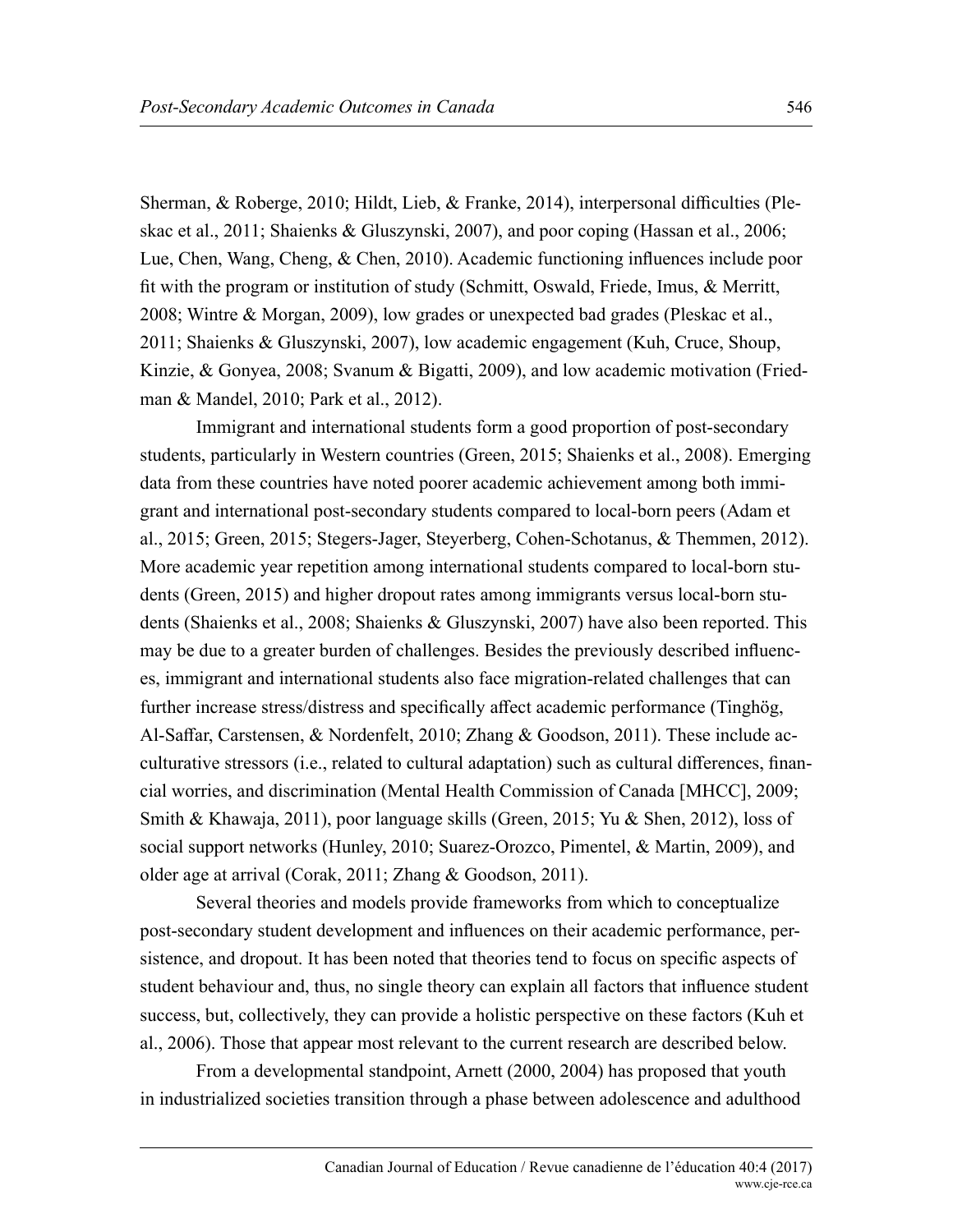called emerging adulthood (centred around ages 18 to 25 years). Pursuit of post-secondary education and/or first jobs tends to occur in this period, and while emerging adults gain new life experiences, more autonomy, and the opportunity to explore different educational and career paths, they also face the challenges of identity consolidation, independent living, new interpersonal relationships, and increased responsibilities (including meeting academic goals). These additional stressors can have an inhibiting effect on functioning and goal achievement. Tinto's (1975, 1993) sociological model of student departure, the most prominent theory of post-secondary student success, posits that student outcomes are affected by their degree of academic and social integration into the post-secondary institution. Academic integration is demonstrated through academic achievement and adaptation to institutional standards, and social integration is expressed by regular interactions with faculty and peers and involvement in campus activities. Greater integration is associated with higher commitment to the institution and to degree completion. Students' personal and family characteristics (e.g., gender, ethnicity, socio-economic status, parental and personal expectations of post-secondary achievement) and external commitments (e.g., financial pressures, family and work responsibilities) also influence their integration, institutional commitment, and persistence. Poor or reduced integration, resulting from negative academic or social experiences or excessive external demands, may reduce institutional and goal commitment and eventually lead to dropout. Bean and Eaton (2000, 2001) provide a psychological complement to Tinto's model by describing key psychological processes that facilitate integration. Students with greater self-efficacy about their academic and social skills and capacity for success, with better ability to cope with the stress of a new educational environment and experiences, and who attribute their academic or social success to their own abilities and efforts rather than to external forces, will be more motivated to keep engaging in post-secondary life and will be more successful. Higher engagement and success will lead to greater integration, and thereby to better institutional fit, commitment, and persistence. There is empirical evidence to support these theories (Demetriou & Schmitz-Sciborski, 2011; Pascarella & Terenzini, 2005), and while much research on student success remains atheoretical (Braxton, 2000), including most studies with immigrant and international students, the general data on contributors to post-secondary achievement do appear to reflect the prominent themes of the theories.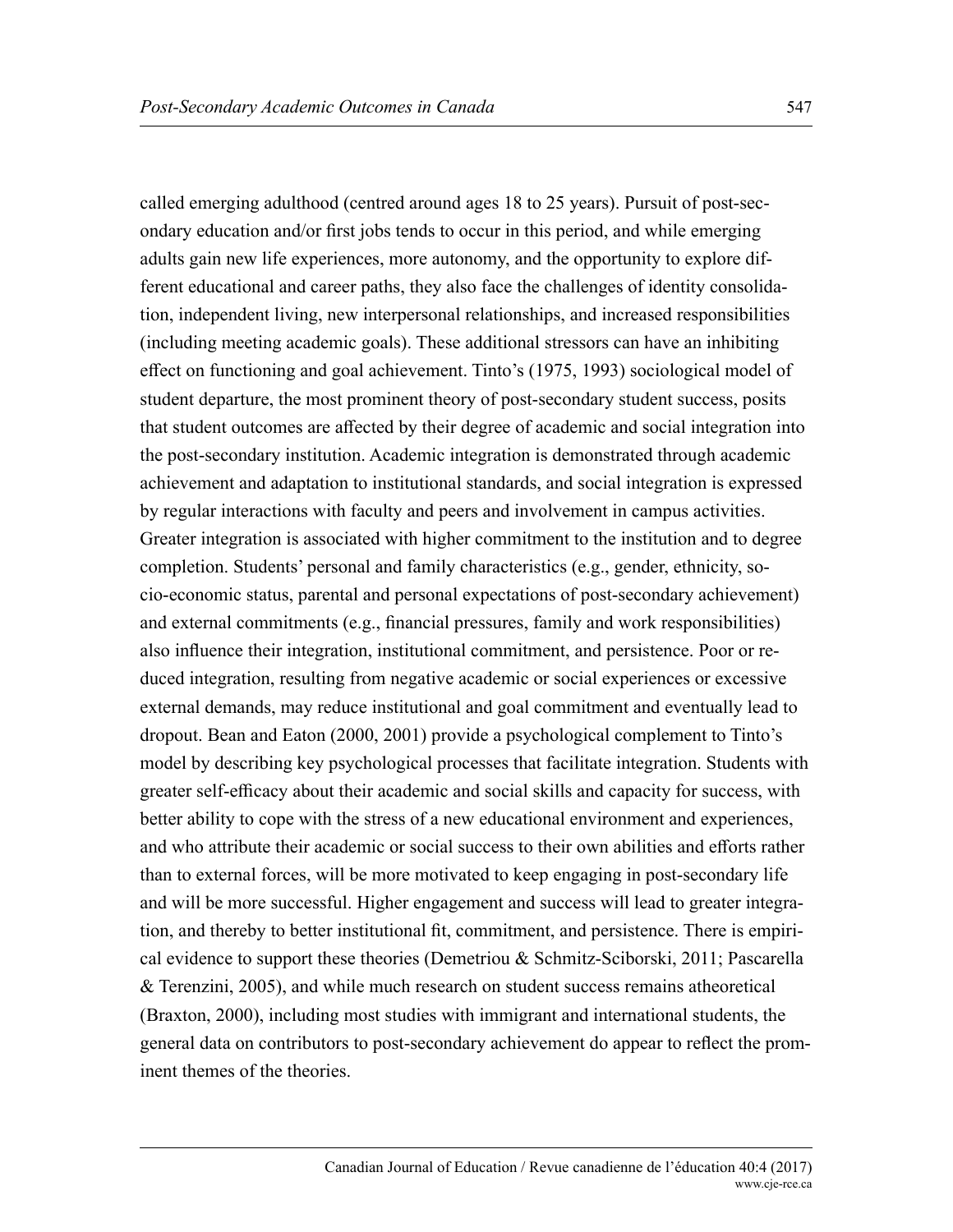It is also of note that while the existing literature highlights some of the key influences on post-secondary academic outcomes, published studies generally assess correlates of such outcomes for student populations as a whole, or for individual groups (e.g., only immigrants or only international students), and comparisons between student groups of differing citizenship status are still sparse. Inadequate knowledge of intergroup distinctions in risks and influences may have implications for retention initiatives. In addition, factors that contribute to return to studies have been little explored and would be valuable to identify for potential interventions.

#### **Current Investigation**

The current investigation was conducted to address the above concerns and attempt to fill some of the knowledge gap. This was of particular interest as immigrant and international students form 25% or more (up to 50% in some urban centres) of post-secondary students in Canada (Association of Canadian Community Colleges [ACCC], 2007; Canadian University Survey Consortium [CUSC], 2010). To our knowledge, there are currently no available data from Canada that examine the differential contributing factors and risks related to academic outcomes between local-born, immigrant, and international students.

The current investigation was conducted at the University of Toronto Scarborough (UTSC), a large post-secondary institution in Canada, and one of three campuses of the University of Toronto. At UTSC, academic performance is estimated based on grade point average (GPA) or cumulative grade point average (CGPA) on a scale of 0.0 to 4.0, and persistence or dropout is assessed by term-to-term registration status. Its own internal evaluations indicated that poor academic performance in the first year, and even as early as the first term, was a good indicator of the likelihood of future poor performance and/or dropout. However, the influence of other pertinent risk factors, as identified in the literature, on student academic outcomes had not yet been assessed, and differences in outcomes between local-born, immigrant, and international students were also unexamined.

The aim of the investigation was to elaborate on the preliminary findings by UTSC by conducting a retrospective evaluation of the frequency of dropout among students at UTSC and to evaluate the contribution of factors captured by the university's database to poor academic performance, dropout, and return to studies for the student sample as a whole and for the Canadian, immigrant, and international student subgroups,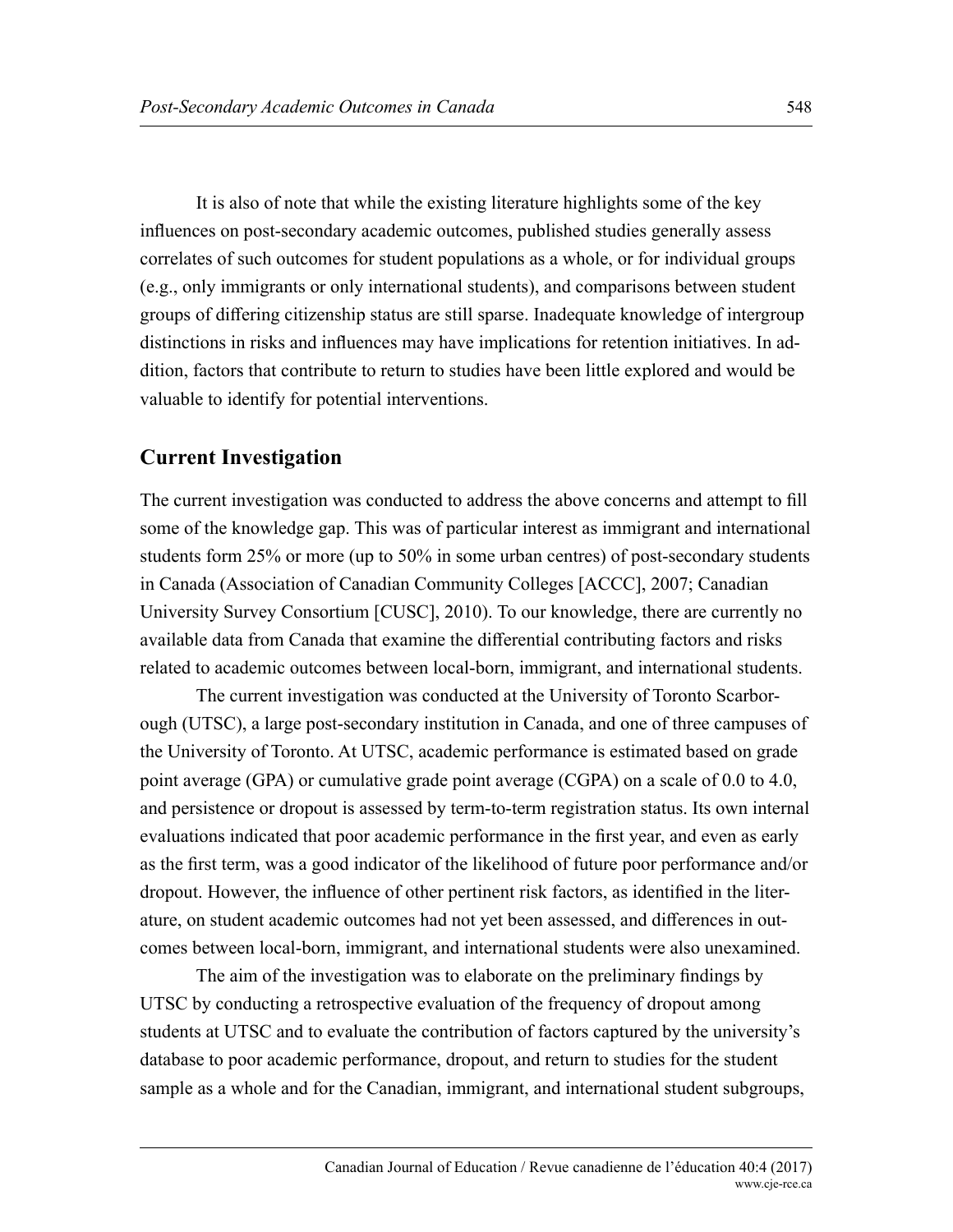across time points. Due to the nature of data collected by the university, these factors were primarily demographic or academic in nature. Poor academic performance was defined as lower CGPA compared to the maximum score of 4.0, while dropout was defined as non-registration for the subsequent academic year(s).

## **Method**

Ethics approval was obtained from the University of Toronto's ethics review board in July 2013. The study was conducted from September 2013 to May 2014. With the permission of the registrar at UTSC, data were obtained from the database of the Registrar's Office, which tracks the enrolment and academic performance of students throughout their course of study. For each student, the database compiles information on demographics as well as registration status and academic standing from term to term. As these data are part of the university's standard data collection and this was a retrospective analysis, individual informed consent from the students was not required; this was also recognized and approved by the institutional ethics review board.

## **Data Sample**

PUTSC's student cohort from the intake year 2010–2011 was the selected population for the investigation. Student data were tracked for three years to the end of the 2012–2013 academic year for a longitudinal evaluation of academic outcomes. Data were compared between students with differing academic performance (as assessed by GPA or CGPA), between those who remained enrolled and those who dropped out (as noted by registration or non-registration for Year 2 and/or Year 3), as well as between those who returned after dropout and those who did not (per registration status).

## **Data Analysis**

All data were anonymized and de-identified prior to the analysis. Descriptive statistics were conducted on the variables of interest, i.e., age at enrolment, gender (male, female), citizenship status (Canadian citizen, immigrant, international student), mother tongue (English, other), and date of arrival in Canada and country of origin (for immigrant and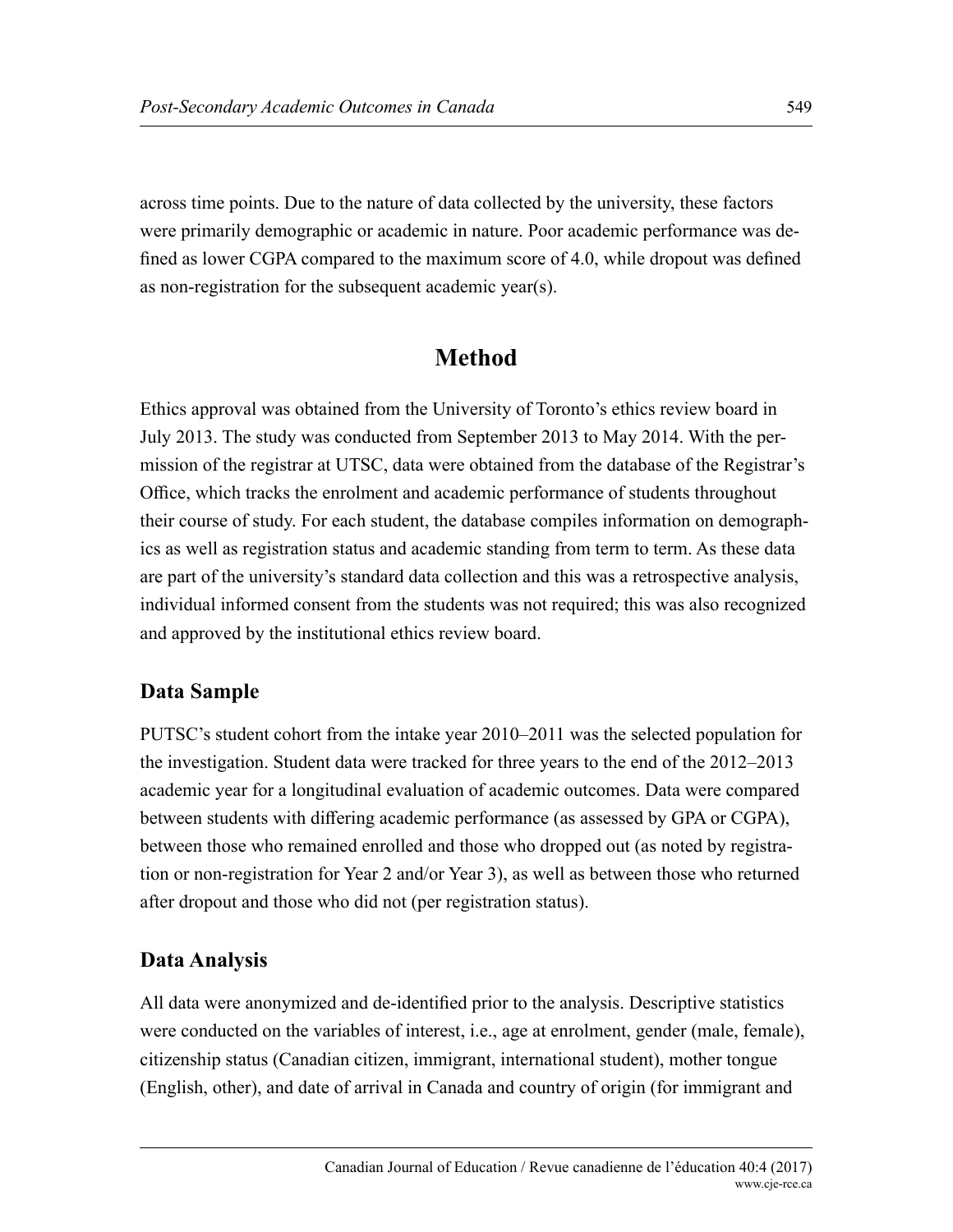international students). Similarities and differences between the student groups as they related to these variables were evaluated using analysis of variance (ANOVA) and chisquares, as appropriate. Multiple linear regression was used to predict academic performance. Multiple logistic regression was used to predict dropout (continuing versus dropped out) and return after dropout (returned versus did not return). For the regression analyses, the variables described above were entered stepwise to obtain models containing only significant predictors.

#### **Results**

The total sample consisted of 2,466 students who enrolled in the fall of 2010 (see Table 1). The age range at enrolment was 15–59 years and the mean age at enrolment was 18.24±1.80 years. Seventy-three percent (73%) were Canadian citizens, 15% were immigrants, and 12% were international students. Among international students, 77% arrived in Canada within the year before enrolment. Although data on ethnicity were not collected, country of origin was well tracked for international students and 90% were from Asia, primarily China (71%). Information on date of entry, country of origin, and ethnicity were largely unavailable for immigrant students, and ethnicity was also unavailable for Canadian students, but anecdotal reports from UTSC show that a good proportion of the local-born students and the majority of immigrant students who attend the university are of South/Southeast Asian ethnicity.

Similarities and differences between students based on citizenship status were examined (see Table 1). Age at enrolment differed significantly as a function of citizenship status  $(F(2, 2463) = 46.35, p < 0.01, \eta^2 = .04)$ ; while immigrant and international students were similar in age at enrolment ( $p = .11$ ), Canadians were younger than both ( $p \le .001$ ). Gender proportions were similar across the Canadian, immigrant, and international student groups, with 54–60% being female  $(\chi^2(2, N = 2465) = 4.02, p = .13, V = .04)$ . The proportion of students with English as a mother tongue was highest among Canadians (65%), while the proportion with another first language was highest among international students (91%), followed by immigrants (80%) ( $\chi^2(2, N = 2466) = 486.68$ ,  $p < .001$ ,  $V =$ .44).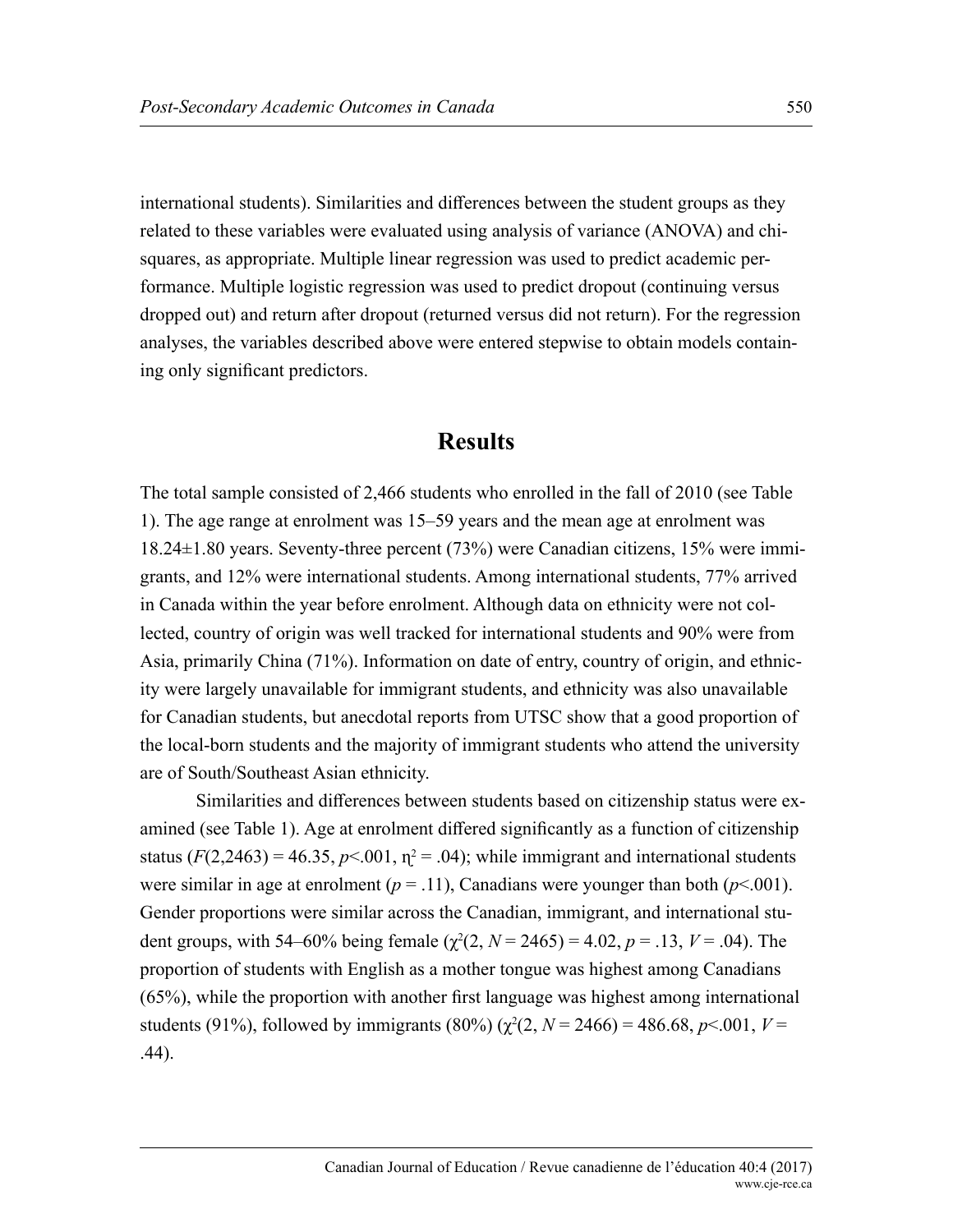An examination of academic data (see Table 1) found that there were no group differences in academic performance by end of Year 1 ( $F(2,2442) = 1.81$ ,  $p = .16$ ,  $p^2 =$ .001). However, there were marginally significant group differences in academic performance over three years  $(F(2, 2446) = 2.55, p = .08, \eta^2 = .002)$ ; post-hoc LSD tests showed that both Canadians ( $p = .04$ ) and international students ( $p = .04$ ) had better CGPA than immigrants and were comparable in performance to each other  $(p = .51)$ .

A review of student registration across 2010–2013 showed that 34% of students dropped out over this period, with more than half of these (52%) dropping out either during or immediately after Year 1 (see Table 1). Only about one-fifth (21%) of the dropouts ever returned. From the full student sample, dropout in Year 1 was comparable among immigrant (21%) and international students (28%), and higher than among Canadians  $(15%) (\chi^2(2, N = 2466) = 36.61, p < .001, V = .12)$ . Similarly, dropout over the three years was comparable among immigrant (39%) and international students (48%), and higher than among Canadians (30%) ( $\chi^2(2, N = 2466) = 44.96$ ,  $p < .001$ ,  $V = .14$ ).

Since the proportion of students who dropped out at the end of Year 1 was so substantial, multiple regressions were conducted to examine predictors of academic performance and dropout both by the end of Year 1 and by the end of Year 3. In addition, as UTSC's internal analyses had noted the association of early academic indicators with future outcomes, earlier academic performance was evaluated as a predictor of later performance. Predictors of return after dropout were examined at end of Year 3.

|                                  | Canadian<br>$(n = 1799)$                 | International<br>Immigrant<br>$(n = 362)$<br>$(n = 305)$ |                                          | <b>Total Sample</b><br>$(n = 2466)$       |  |
|----------------------------------|------------------------------------------|----------------------------------------------------------|------------------------------------------|-------------------------------------------|--|
| Age at enrolment<br>$(M \pm SD)$ | $18.04 \pm 1.83$<br>(Range 16-59<br>yrs) | $18.70 \pm 1.50$<br>(Range 15-28)<br>yrs)                | $18.91 \pm 1.64$<br>(Range 16-34<br>yrs) | $18.24 \pm 1.80$<br>(Range 15–59)<br>yrs) |  |
| Female                           | 1,079                                    | 209                                                      | 165                                      | 1,453                                     |  |
| Male                             | 719                                      | 153                                                      | 140                                      | 1,012                                     |  |
| Gender<br>undisclosed            | 1                                        |                                                          |                                          | 1                                         |  |
| English first<br>language        | 1,162                                    | 72                                                       | 28                                       | 1,262                                     |  |
| Another first<br>language        | 637                                      | 290                                                      | 277                                      | 1,204                                     |  |

**Table 1.** Demographic, academic performance, and registration data for the student sample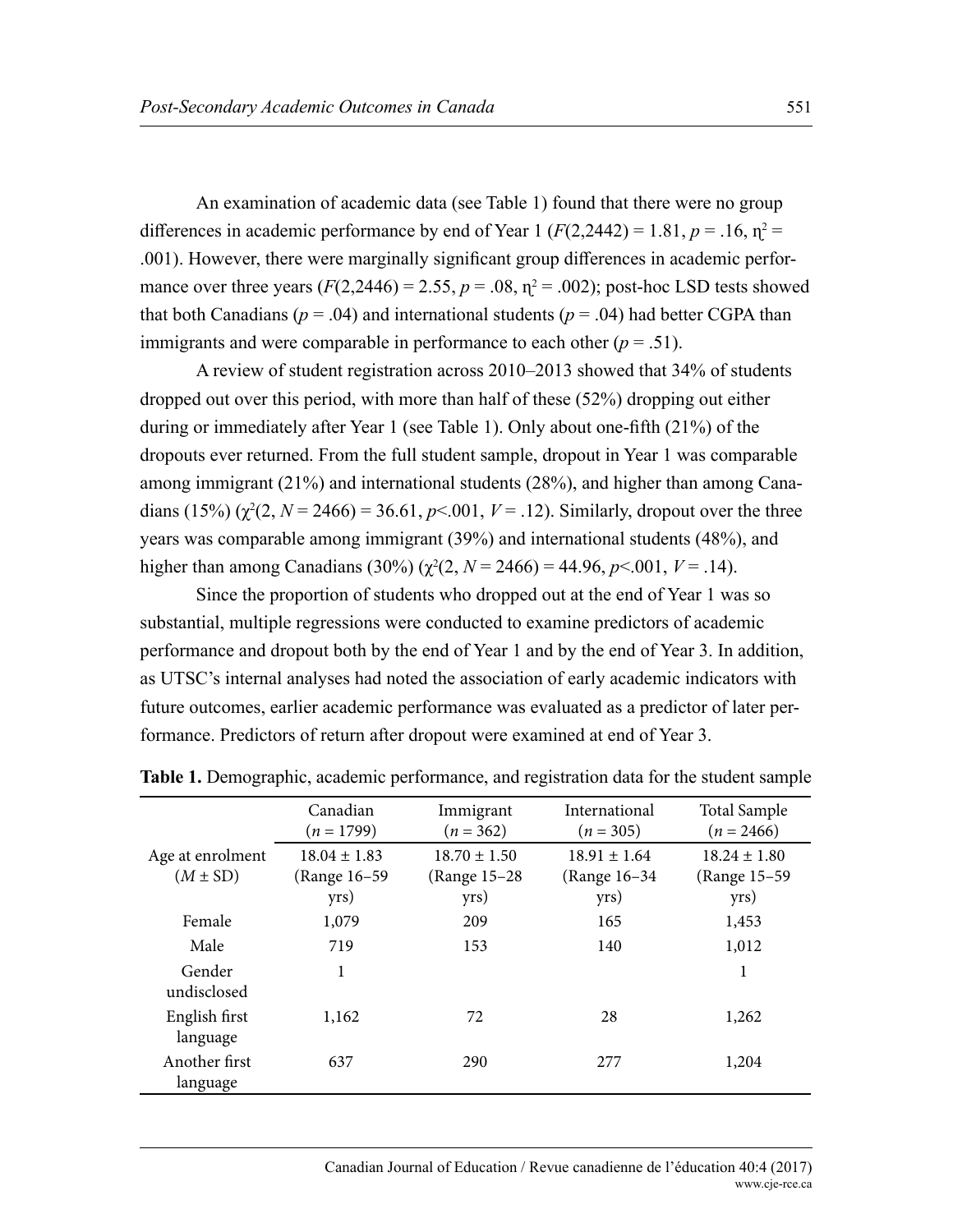|                                             | Canadian<br>$(n = 1799)$ | Immigrant<br>$(n = 362)$ | International<br>$(n = 305)$ | <b>Total Sample</b><br>$(n = 2466)$ |
|---------------------------------------------|--------------------------|--------------------------|------------------------------|-------------------------------------|
| Year 1 CGPA                                 | $2.30 \pm 0.92$          | $2.26 \pm 0.95$          | $2.39 \pm 1.05$              | $2.30 \pm 0.94$                     |
| $(M \pm SD)$<br>Year 3 CGPA<br>$(M \pm SD)$ | $2.36 \pm 0.89$          | $2.25 \pm 0.92$          | $2.39 \pm 1.01$              | $2.35 \pm 0.91$                     |
| Registered<br>throughout<br>Year 1          | 1,533                    | 286                      | 219                          | 2,038                               |
| Dropped out in<br>Year 1                    | 266                      | 76                       | 86                           | 428                                 |
| Registered for<br>all three years           | 1,260                    | 220                      | 158                          | 1,638                               |
| Dropped out<br>and did not<br>return        | 423                      | 106                      | 128                          | 657                                 |
| Dropped out<br>but returned                 | 116                      | 36                       | 19                           | 171                                 |

*Note*.  $M$  = mean; SD = standard deviation; CGPA = cumulative grade point average.

#### **Predictors of Academic Performance in Year 1**

*All Students.* Gender and Term 1 GPA predicted academic performance at end of Year 1 in the full student sample (see Table 2). Males had lower Year 1 CGPA than females. Higher Term 1 GPA predicted higher Year 1 CGPA. The prediction model explained 88% of variance.

*Canadian students.* Gender, first language, and Term 1 GPA predicted academic performance at end of Year 1 among Canadian students (see Table 2). Males had lower Year 1 CGPA than females. Those with a first language other than English had higher Year 1 CGPA than those with English as a first language. Higher Term 1 GPA predicted higher Year 1 CGPA. The prediction model explained 88% of variance.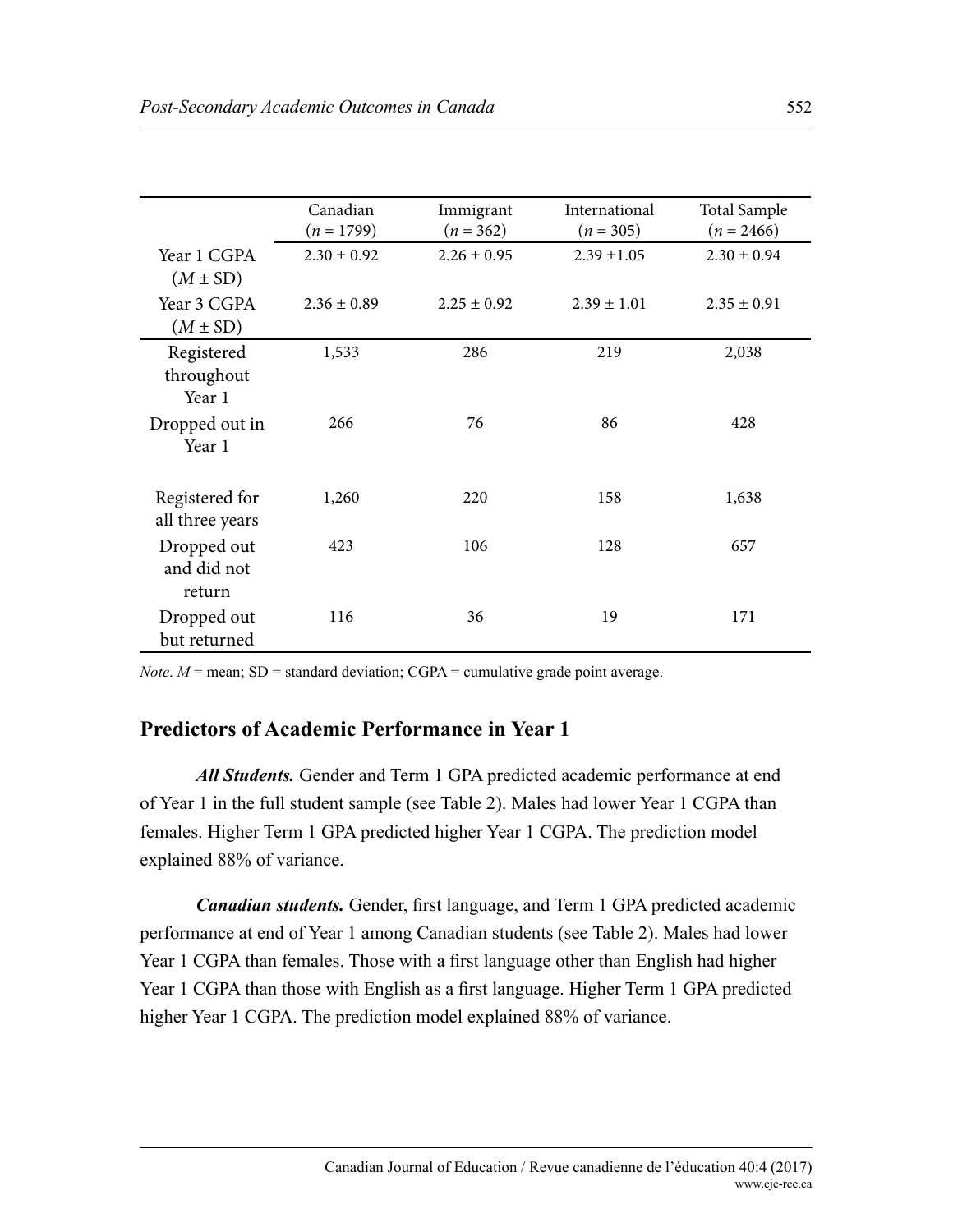*Immigrant students.* Term 1 GPA predicted academic performance at end of Year 1 among immigrant students (see Table 2). Higher Term 1 GPA predicted higher Year 1 CGPA. The prediction model explained 87% of variance.

*International students.* Gender and Term 1 GPA predicted academic performance at end of Year 1 among international students (see Table 2). Males had lower Year 1 CGPA than females. Higher Term 1 GPA predicted higher Year 1 CGPA. The prediction model explained 89% of variance.

#### **Predictors of Academic Performance at End of Three Years**

*All Students.* Gender, citizenship status, and Year 1 CGPA predicted academic performance at end of three years in the full student sample (see Table 2). Males had lower Year 3 CGPA than females. Immigrants had lower Year 3 CGPA than Canadians. Higher Year 1 CGPA predicted higher Year 3 CGPA. The prediction model explained 85% of variance.

*Canadian students.* Gender and Year 1 CGPA predicted academic performance at end of three years among Canadian students (see Table 2). Males had lower Year 3 CGPA than females. Higher Year 1 CGPA predicted higher Year 3 CGPA. The prediction model explained 85% of variance.

*Immigrant students.* Year 1 CGPA predicted academic performance at end of three years among immigrant students (see Table 2). Higher Year 1 CGPA predicted higher Year 3 CGPA. The prediction model explained 84% of variance.

*International students.* Age at enrolment and Year 1 CGPA predicted academic performance at end of three years among international students (see Table 2). Older students had lower Year 3 CGPA than younger students. Higher Year 1 CGPA predicted higher Year 3 CGPA. The prediction model explained 88% of variance.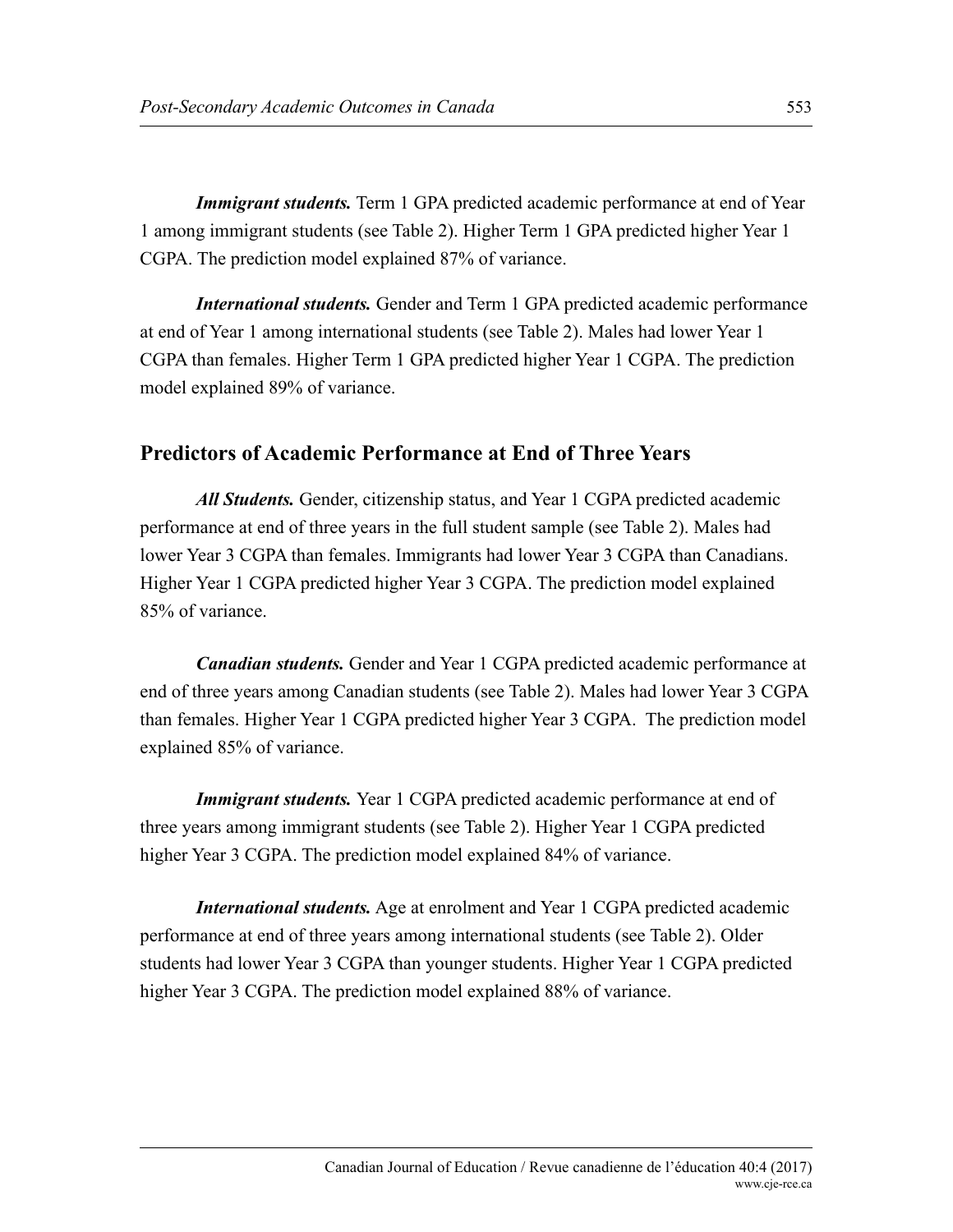## **Predictors of Dropout in Year 1**

*All students.* Age at enrolment, first language, citizenship status, and Year 1 CGPA predicted dropout in the full student sample at end of Year 1 (see Table 3). Older students had higher odds of dropout than younger students. Those with a first language other than English had lower odds of dropout than those with an English mother tongue. Immigrant and international students had higher odds of dropout than Canadians. Higher Year 1 CGPA predicted lower odds of dropout. The prediction model explained 17% of variance.

*Canadian students.* Age at enrolment, first language, and Year 1 CGPA predicted dropout among Canadian students at end of Year 1 (see Table 3). Older students had higher odds of dropout than younger students. Those with a first language other than English had lower odds of dropout than those with an English mother tongue. Higher Year 1 CGPA predicted lower odds of dropout. The prediction model explained 22% of variance.

**Immigrant students.** Year 1 CGPA predicted dropout among immigrant students at end of Year 1 (see Table 3). Higher Year 1 CGPA predicted lower odds of dropout. The prediction model explained 22% of variance.

*International students.* None of the variables predicted Year 1 dropout among international students.

## **Predictors of Dropout by End of Three Years**

*All students.* Age at enrolment, first language, citizenship status, and Year 3 CGPA predicted dropout in the full student sample by end of three years (see Table 3). Older students had higher odds of dropout than younger students. Those with a first language other than English had lower odds of dropout than those with an English mother tongue. Immigrant and international students had higher odds of dropout than Canadians. Higher Year 3 CGPA predicted lower odds of dropout. The prediction model explained 34% of variance.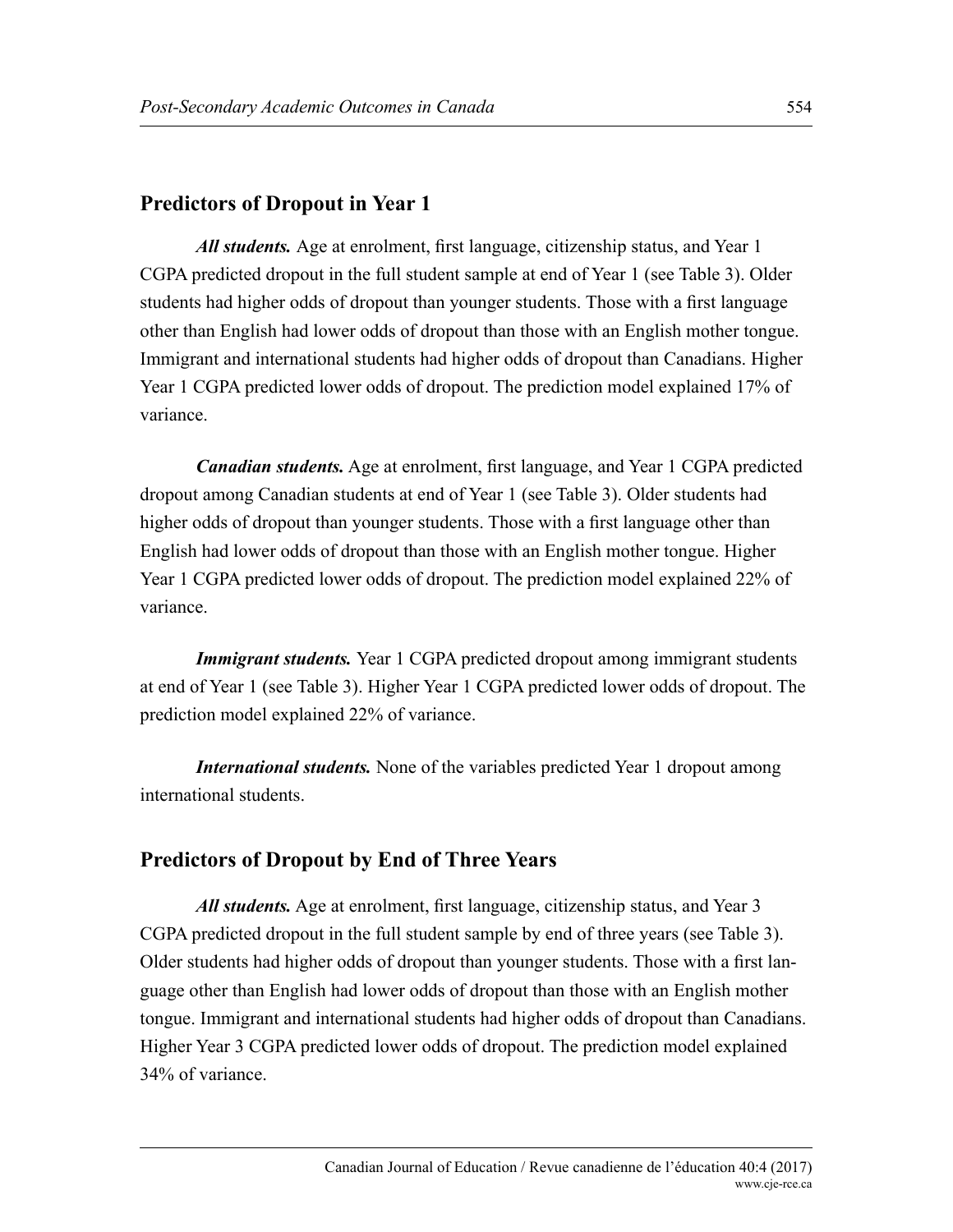*Canadian students.* Age at enrolment, first language, and Year 3 CGPA predicted dropout among Canadian students by end of three years (see Table 3). Older students had higher odds of dropout than younger students. Those with a first language other than English had lower odds of dropout than those with an English mother tongue. Higher Year 3 CGPA predicted lower odds of dropout. The prediction model explained 38% of variance.

*Immigrant students.* Year 3 CGPA predicted dropout among immigrant students by end of three years (see Table 3). Higher Year 3 CGPA predicted lower odds of dropout. The prediction model explained 38% of variance.

*International students.* Year 3 CGPA predicted dropout among international students by end of three years (see Table 3). Higher Year 3 CGPA predicted lower odds of dropout. The prediction model explained 7% of variance.

#### **Predictors of Return to Studies after Dropout, Over Three Years**

*All students.* Gender, first language, and citizenship status predicted return to studies after dropout in the full student sample over three years (see Table 4). Males had lower odds of returning than females. Those with a first language other than English had higher odds of returning than those with English as a first language. International students had lower odds of returning than Canadians. The prediction model explained 5% of variance.

*Canadian students.* Age at enrolment, gender, and first language predicted return to studies after dropout among Canadian students over three years (see Table 4). Older students had lower odds of returning than younger students. Males had lower odds of returning than females. Those with a first language other than English had higher odds of returning than those with English as a first language. The prediction model explained 7% of variance.

*Immigrant students.* None of the variables predicted return to studies after dropout among immigrant students over three years.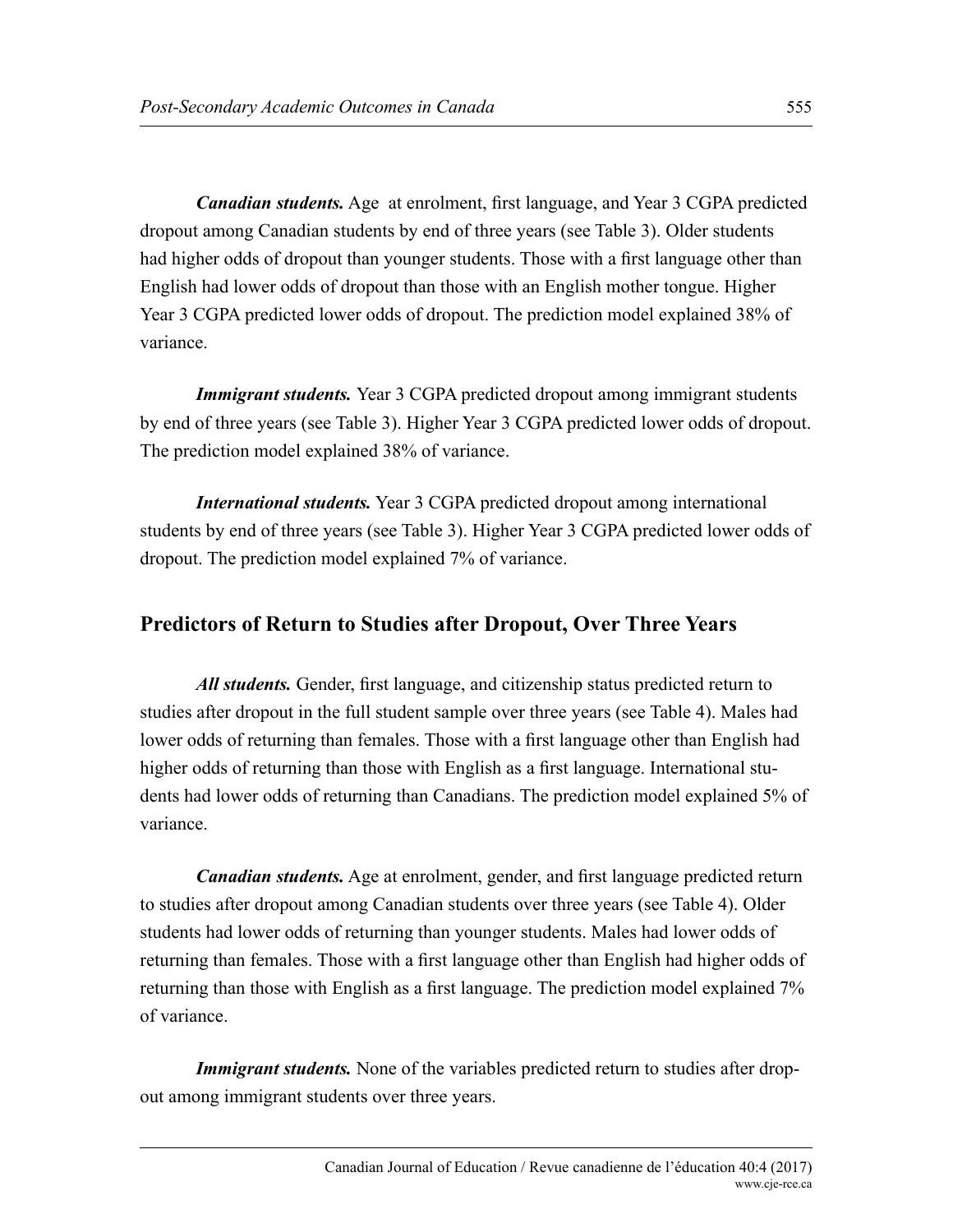*International students.* None of the variables predicted return to studies after dropout among international students over three years.

| $--J$                    |                                       |                |                     |                           |                                            |                     |            |                |
|--------------------------|---------------------------------------|----------------|---------------------|---------------------------|--------------------------------------------|---------------------|------------|----------------|
|                          | Academic Performance at End of Year 1 |                |                     |                           | Academic Performance at End of Three Years |                     |            |                |
|                          | All                                   | Canadians      |                     | Immigrants Internationals | All                                        | Canadians           | Immigrants | Internationals |
|                          | Students                              |                |                     |                           | Students                                   |                     |            |                |
| ${\bf F}$                | 8685.59***                            | 4244.05***     | 2302.96***          | $1177.69***$              | 4600.29***                                 | 4858.04***          | 1898.74*** | 1105.74***     |
| Adjusted $R^2$           | .88                                   | .88            | .87                 | .89                       | .85                                        | .85                 | .84        | .88            |
|                          | $\mathbf{B}$                          | B              | $\mathbf{B}$        | B                         | $\mathbf B$                                | $\mathbf{B}$        | B          | B              |
|                          | [95% CI]                              | [95% CI]       | $[95\% \text{ CI}]$ | $[95\%$ CI]               | $[95\%$ CI]                                | $[95\% \text{ CI}]$ | [95% CI]   | [95% CI]       |
| Age at enrolment         |                                       |                |                     |                           |                                            |                     |            | $-.03**$       |
|                          |                                       |                |                     |                           |                                            |                     |            | $[-.06, -.01]$ |
| Gender (ref. female)     | $-.07***$                             | $-.08***$      |                     | $-.09*$                   | $-.03*$                                    | $-.04*$             |            |                |
|                          | $[-.10, -.04]$                        | $[-.11, -.05]$ |                     | $[-.17, -.01]$            | $[-.06, -.01]$                             | $[-.07, -.01]$      |            |                |
| First language (ref.     |                                       | $.04*$         |                     |                           |                                            |                     |            |                |
| English)                 |                                       | [.01, .07]     |                     |                           |                                            |                     |            |                |
| Citizenship status - im- |                                       |                |                     |                           | $-.07***$                                  |                     |            |                |
| migrant (ref. Canadian)  |                                       |                |                     |                           | $[-.11, -.03]$                             |                     |            |                |
| Term 1 GPA               | $.90***$                              | $.90***$       | $.89***$            | $.89***$                  |                                            |                     |            |                |
|                          | [.88, .91]                            | [.88, .91]     | [.85, .93]          | [.85, .92]                |                                            |                     |            |                |
| Year 1 CGPA              |                                       |                |                     |                           | $.88***$                                   | $.88***$            | $.89***$   | $.89***$       |
|                          |                                       |                |                     |                           | [.87, .90]                                 | [.86, .90]          | [.85, .93] | [.85, .93]     |

**Table 2.** Multiple linear regression models of academic performance at end of Year 1 and end of three years (significant values only)

*Note*. B = beta coefficient; CI = confidence interval; GPA = grade point average; CGPA = cumulative grade point average \**p≤*.05. \*\**p≤*.01. \*\*\**p≤*.001.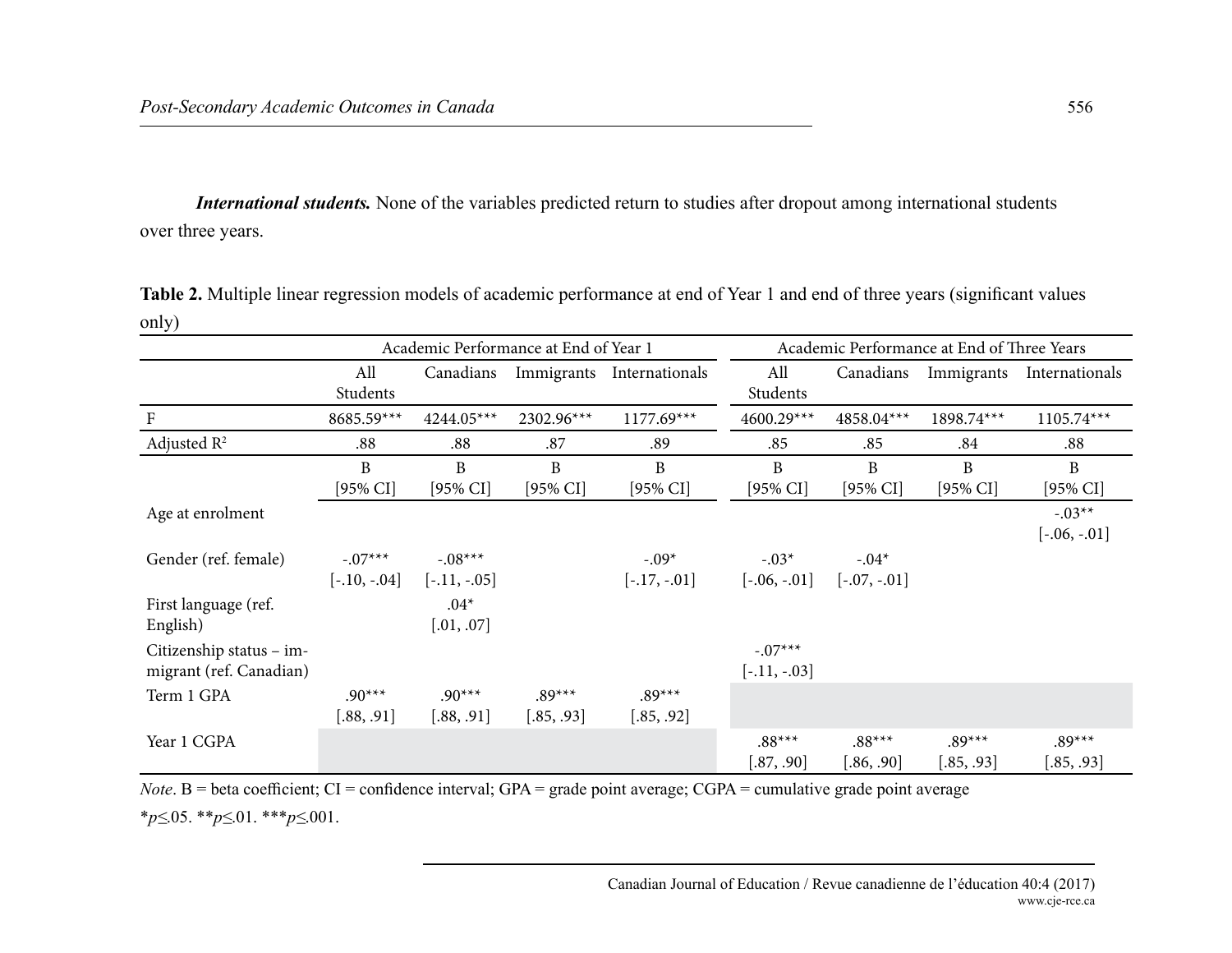|                                                                    | Dropout by End of Year 1  |                                  |                          |                          | Dropout by End of Three Years |                           |                          |                                  |
|--------------------------------------------------------------------|---------------------------|----------------------------------|--------------------------|--------------------------|-------------------------------|---------------------------|--------------------------|----------------------------------|
|                                                                    | All<br>Students           | Canadians                        | Immigrants               | Internationals           | All<br>Students               | Canadians                 | Immigrants               | Internationals                   |
| $\chi^2$                                                           | $266.62***$               | 238.71***                        | 53.81***                 |                          | $674.33***$                   | 553.40***                 | $119.09***$              | $16.02***$                       |
| $R^2$                                                              | .17                       | .22                              | .22                      |                          | .34                           | .38                       | .38                      | .07                              |
|                                                                    | <b>OR</b><br>[95% CI]     | <b>OR</b><br>$[95\% \text{ CI}]$ | <b>OR</b><br>$[95\%$ CI] | <b>OR</b><br>$[95\%$ CI] | <b>OR</b><br>[95% CI]         | <b>OR</b><br>[95% CI]     | <b>OR</b><br>$[95\%$ CI] | <b>OR</b><br>$[95\% \text{ CI}]$ |
| Age at enrolment                                                   | $1.08**$<br>[1.02, 1.14]  | $1.11***$<br>[1.04, 1.19]        |                          |                          | $1.12***$<br>[1.06, 1.19]     | $1.16***$<br>[1.08, 1.25] |                          |                                  |
| First language (ref.<br>English)                                   | $.75*$<br>[.58, .98]      | $.70*$<br>[.51, .96]             |                          |                          | $.72**$<br>[.57, .90]         | $.66**$<br>[.51, .86]     |                          |                                  |
| Citizenship status - im-<br>migrant<br>(ref. Canadian)             | $1.74***$<br>[1.25, 2.43] |                                  |                          |                          | $1.62***$<br>[1.21, 2.17]     |                           |                          |                                  |
| Citizenship status - in-<br>ternational student (ref.<br>Canadian) | $2.98***$<br>[2.10, 4.22] |                                  |                          |                          | $3.30***$<br>[2.39, 4.56]     |                           |                          |                                  |
| Year 1 CGPA                                                        | $.42***$<br>[.37, .47]    | $.31***$<br>[.26, .37]           | $.34***$<br>[.24, .47]   |                          |                               |                           |                          |                                  |
| Year 3 CGPA                                                        |                           |                                  |                          |                          | $.25***$<br>[.22, .29]        | $.20***$<br>[.17, .23]    | $.20***$<br>[.14, .29]   | $.63***$<br>.49, .79]            |

**Table 3.** Multiple logistic regression models of dropout at end of Year 1 and end of three years (significant values only)

*Note*. OR = odds ratio; CI = confidence interval; CGPA = cumulative grade point average

\**p≤*.05. \*\**p≤*.01. \*\*\**p≤*.001.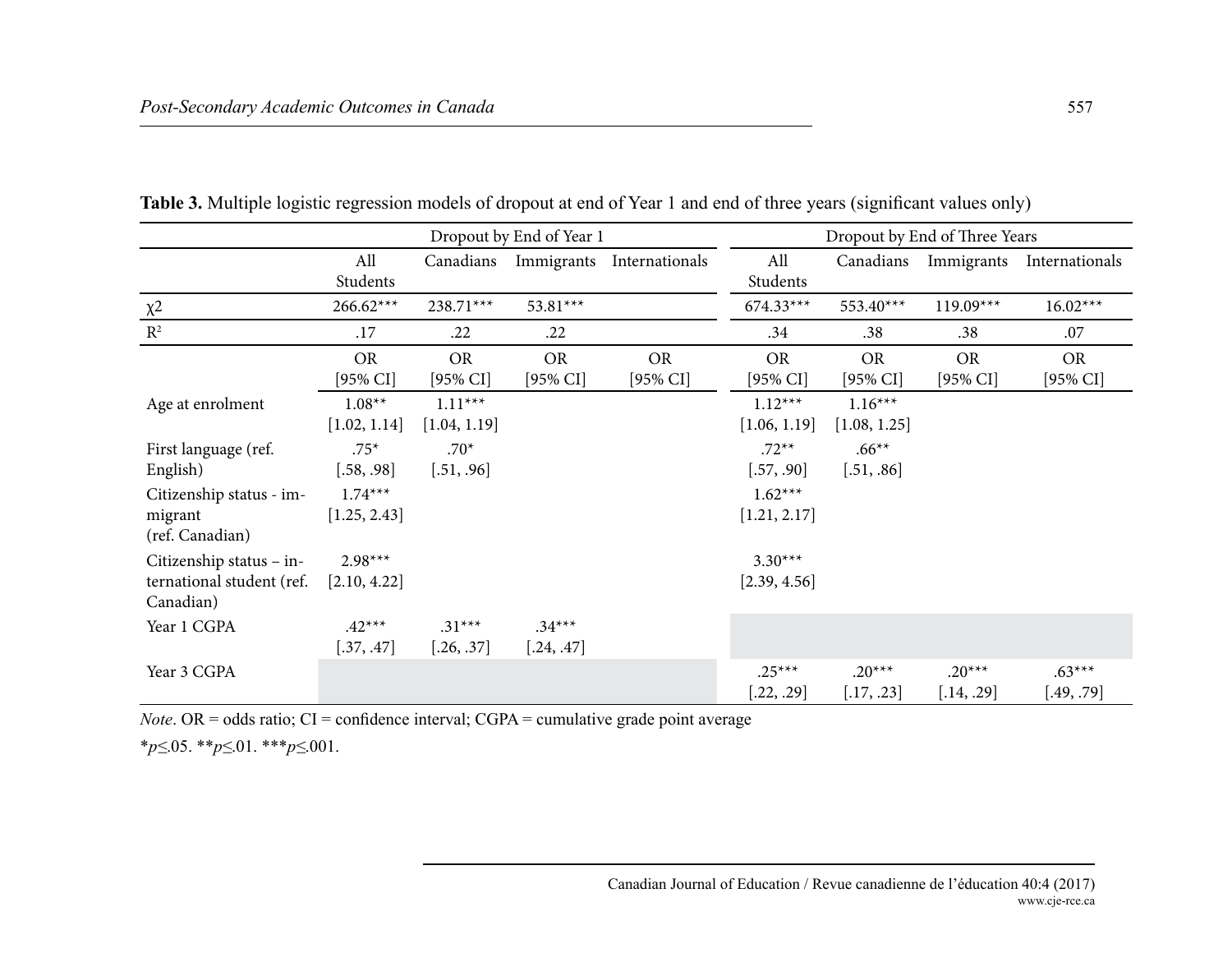|                                                                  | Return to Studies after Dropout, Over Three Years |                          |                          |                          |  |  |  |  |
|------------------------------------------------------------------|---------------------------------------------------|--------------------------|--------------------------|--------------------------|--|--|--|--|
|                                                                  | All Students                                      | Canadians                | Immigrants               | Internationals           |  |  |  |  |
| $\chi^2$                                                         | $24.77***$                                        | $25.61***$               |                          |                          |  |  |  |  |
| $R^2$                                                            | .05                                               | .07                      |                          |                          |  |  |  |  |
|                                                                  | <b>OR</b><br>$[95\%$ CI]                          | <b>OR</b><br>$[95\%$ CI] | <b>OR</b><br>$[95\%$ CI] | <b>OR</b><br>$[95\%$ CI] |  |  |  |  |
| Age at enrolment                                                 |                                                   | $.69**$<br>[.53, .89]    |                          |                          |  |  |  |  |
| Gender (ref. female)                                             | $.70*$<br>[.49, .99]                              | $.62*$<br>[.40, .95]     |                          |                          |  |  |  |  |
| First language (ref.<br>English)                                 | $2.04***$<br>[1.37, 3.04]                         | $1.91**$<br>[1.23, 2.97] |                          |                          |  |  |  |  |
| Citizenship status -<br>international student (ref.<br>Canadian) | $.35***$<br>[.20, .63]                            |                          |                          |                          |  |  |  |  |

**Table 4.** Multiple logistic regression models of return to studies after dropout, over three years (significant values only)

*Note*. OR = odds ratio; CI = confidence interval

\**p≤*.05. \*\**p*≤.01. \*\*\**p≤*.001.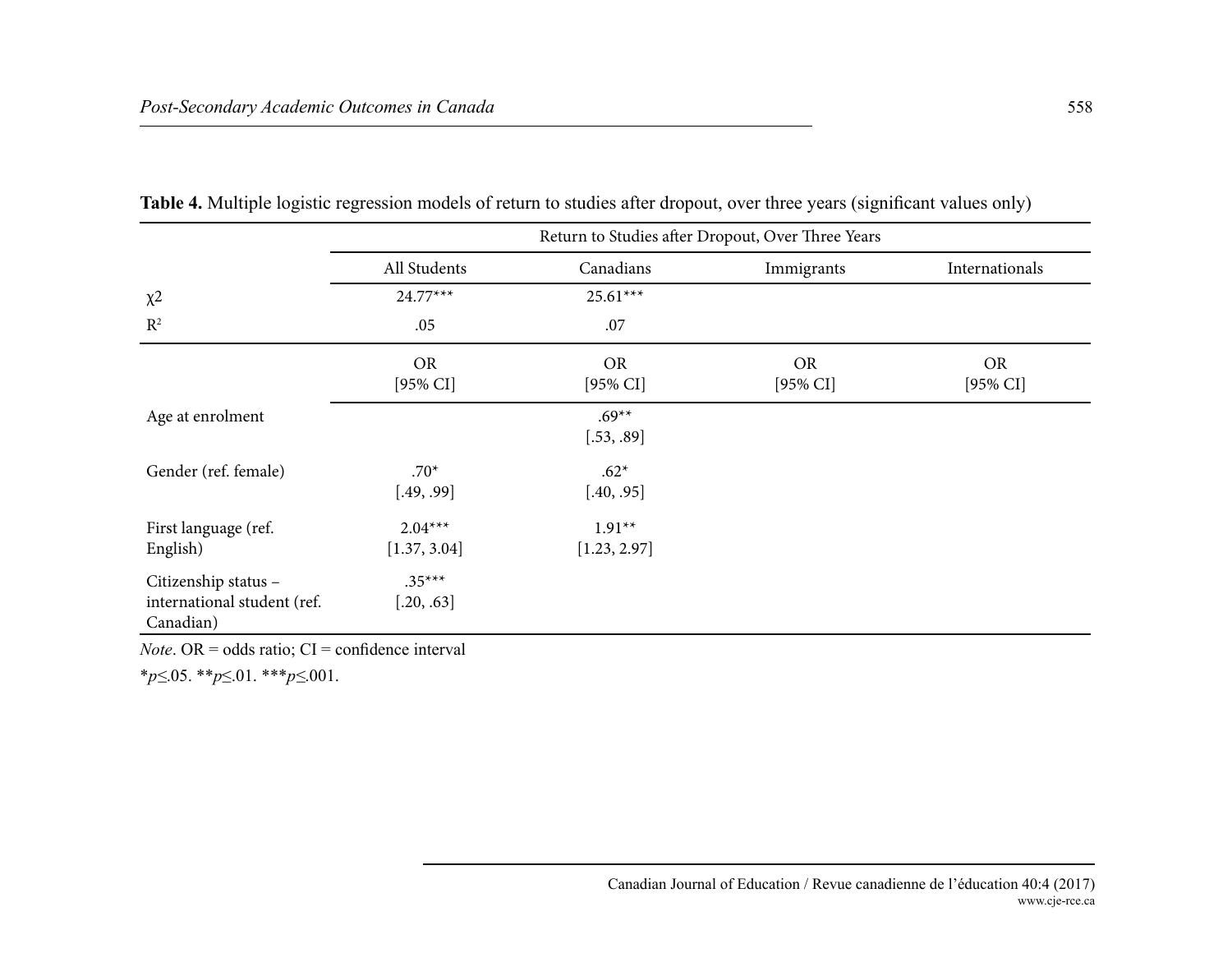## **Discussion**

The above investigation provides the first critical analysis of student data collected by the Registrar's Office at the University of Toronto Scarborough. It is also one of the first studies to evaluate and compare predictors of academic outcomes between local-born, immigrant, and international students in Canada across a range of outcome parameters. Predictors of academic performance, dropout, and return to studies after dropout were identified, both those specific to certain time points and student groups, and those common across them, offering some targets for intervention strategies. Male gender, English first language, immigrant status, and poor early academic performance predicted poor later performance. Older age at enrolment, English first language, immigrant and international student status, and poor academic performance predicted greater risk of dropout. Older age at enrolment, male gender, English first language, and international student status predicted less likelihood of return to studies after dropout. The effect sizes of the prediction models were large for academic performance, and generally modest (in Year 1) to moderate (in Year 3) for dropout, but small for return to studies. The sample size of the selected student cohort was large, supporting the validity of the results. The overall dropout rate across the three years of the investigation (34%) was similar to that reported by several other Canadian centres and Western countries (Bowler, 2009; Paton, 2012; Shaienks & Gluszynski, 2007).

Early academic performance was positively associated with later performance across time points and student groups. Higher Term 1 GPA strongly predicted better Year 1 performance, and higher Year 1 CGPA similarly predicted better overall performance by end of three years. In addition, poor academic performance predicted higher risk of dropout across time points and groups (except for international students in Year 1); this matches other research on the association of academic performance and dropout among post-secondary student samples (Pleskac et al., 2011; Schmitt et al., 2008; Shaienks et al., 2008) and also adds to the literature by demonstrating similar findings in the Canadian, immigrant, and international student subgroups. The combined results also confirmed the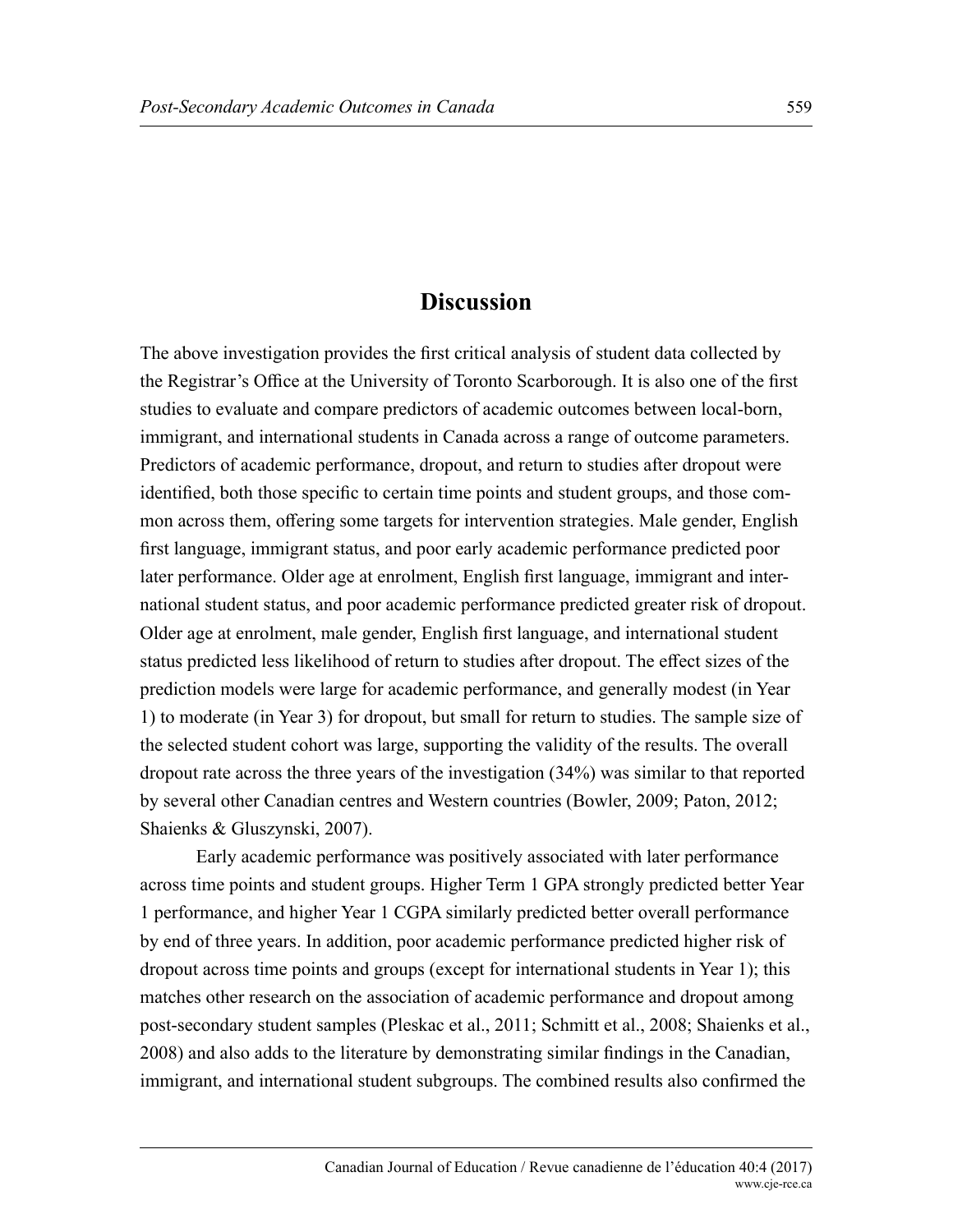internal findings of the UTSC administration that poor performance early in studies was an indicator of later academic outcomes. The strength of the prediction models for Year 1 and Year 3 academic performance (with over 80% of variance explained across student groups) was driven by the early academic indicators ( $r^2 = .84$  to .89 per model), suggesting that students (regardless of citizenship status) may enter post-secondary studies with inadequate academic skills to succeed and that these difficulties persist over time. The link between poor academic skills and poor academic achievement is well known (Connor, Tyers, Modood, & Hillage, 2004; Cotton, George & Joyner, 2013; Sopoaga et al., 2013). Also in line with UTSC's internal findings, regression models utilizing early academic indicators to predict dropout, i.e., Term 1 GPA for Year 1 dropout and Year 1 CGPA for dropout over three years (not reported in this article), were significant. However, they were weaker (about 5% less variance explained) than those described in this article, which used time-matched academic indicators, i.e., Year 1 CGPA to predict Year 1 dropout and Year 3 CGPA to predict dropout over three years, indicating that performance record over time was a stronger influence on the decision to drop out than early grades, across groups. Interestingly, academic performance did not predict return to studies, implying that it was neither a deterrent nor an encouragement to such return and that other factors were more influential. The literature on contributors to return to studies is currently sparse, limiting speculation at this time. From the perspective of student development theory, the combined findings with academic performance and dropout fit well with Tinto's (1975, 1993) model, particularly the constructs of academic integration and goal commitment; in line with the model, these results suggest that lower academic integration, demonstrated by poor academic performance and goal achievement, led to progressive decrease in commitment to degree completion and ultimately to attrition. Tinto's model does not specifically address return to studies, but notes that external (non-academic) pressures also influence dropout (Tinto, 1993); by extrapolation, resolution of these pressures could facilitate a return to education.

Among other findings, older age at enrolment was associated with worse academic performance among international students by end of Year 3, and was linked to greater risk of dropout in the full student group and Canadian subgroup across time points. Other literature has similarly noted worse academic performance (Adam et al., 2015; Corak, 2011) and higher rates of dropout (ACCC, 2008; Shaienks et al., 2008) among older post-secondary students in general and those of both local and non-local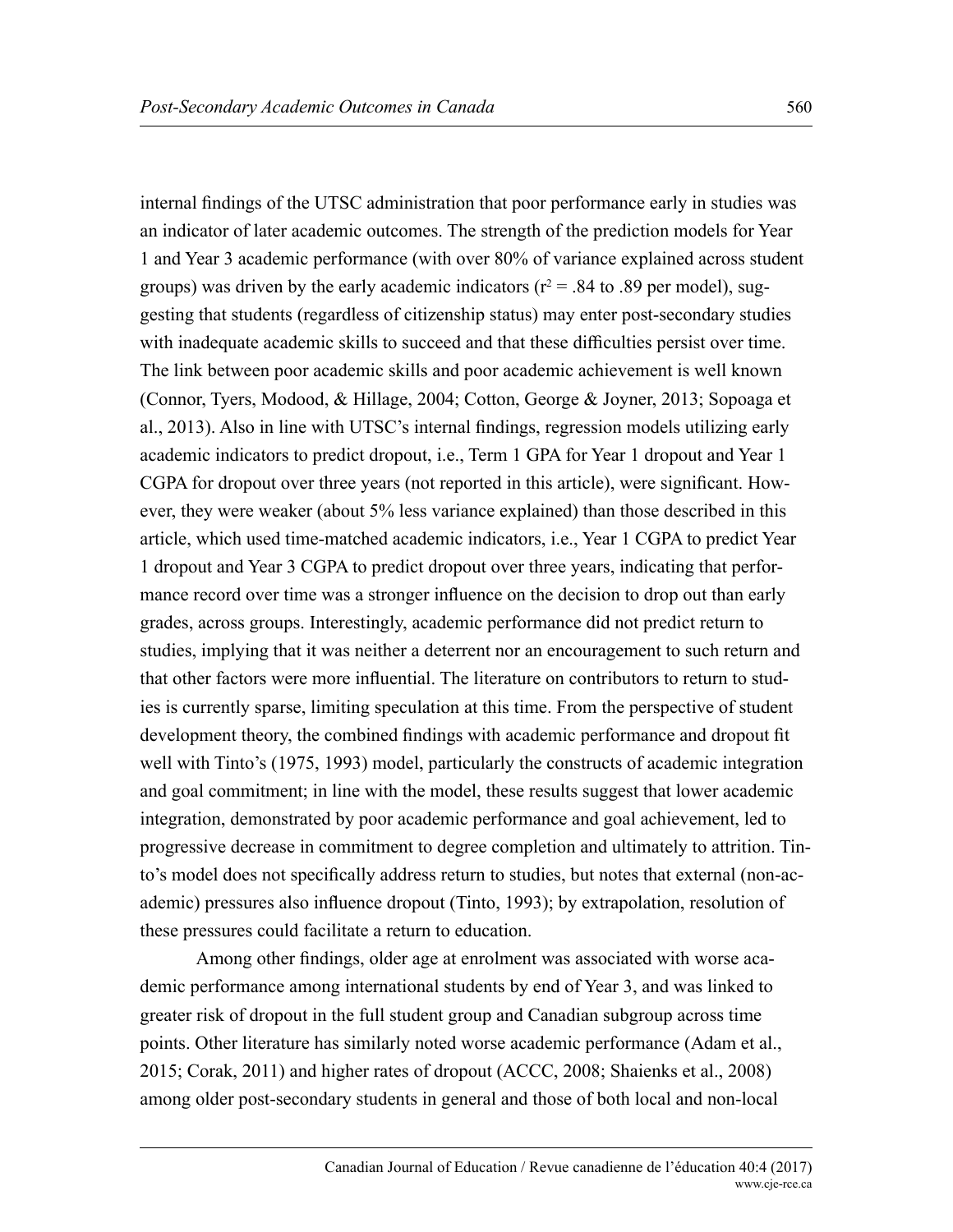status. It has been suggested that, developmentally, these students may be at a different stage than younger students even from the same cohort, resulting in divergent challenges and priorities (Arnett, 2000) that may influence academic outcomes. Tinto (1975, 1993) has also noted that demographic subgroups (e.g., based on age) have unique attributes, experiences, and challenges/external demands that can affect integration and academic outcomes. Reflecting this, older students often have more difficulty adapting to academic requirements than younger students (Beck, Corak, & Tienda, 2012; Corak, 2011), as well as more personal and financial responsibilities (e.g., dependents, living costs) than younger peers, which may decrease commitment to school and increase interest in joining the workforce (ACCC, 2008), culminating in poorer academic outcomes (ACCC, 2008; Corak, 2011). Such factors may similarly explain why older age at enrolment was associated with lower likelihood of return to studies only in the Canadian subgroup in our analyses; this subgroup had the widest age range and the largest proportion of older students (see Table 1).

Male gender was associated with worse academic performance in the full student group and Canadian subgroup across time points, and among international students in Year 1. This reflects other research that has also noted worse performance among male than female post-secondary students, irrespective of citizenship status (Adam et al., 2015; Green, 2015; Wan Chik et al., 2012). Male gender was also associated with a lower likelihood of return to studies in the full student sample and Canadian subgroup, but contrary to previous studies (Shaienks et al., 2008; Wintre et al., 2008), was not linked to dropout in our cohort. However, it is unlikely that gender itself is the cause of these outcomes. Referring again to Tinto's (1975, 1993) theory and its recognition of the distinctive characteristics and challenges of demographic subgroups (e.g., gender groups) that can impact integration and academic outcomes, gender differences in academic and social engagement may be more pertinent to explaining these findings. Indeed, other research has noted that, compared to females, males overestimate their academic abilities, have poorer academic skills, are less likely to seek help with academic issues, and devote more time to the social than academic aspects of post-secondary life (e.g., sports, social drinking culture), leading to worse academic performance (Cotton et al., 2013). Similarly, low social support from family or from faculty and/or peers on campus has been linked to poor academic outcomes among all post-secondary students (Baqutayan, 2011; Klink, Byars-Winston, & Bakken, 2008; Shaienks et al., 2008), but males generally report lower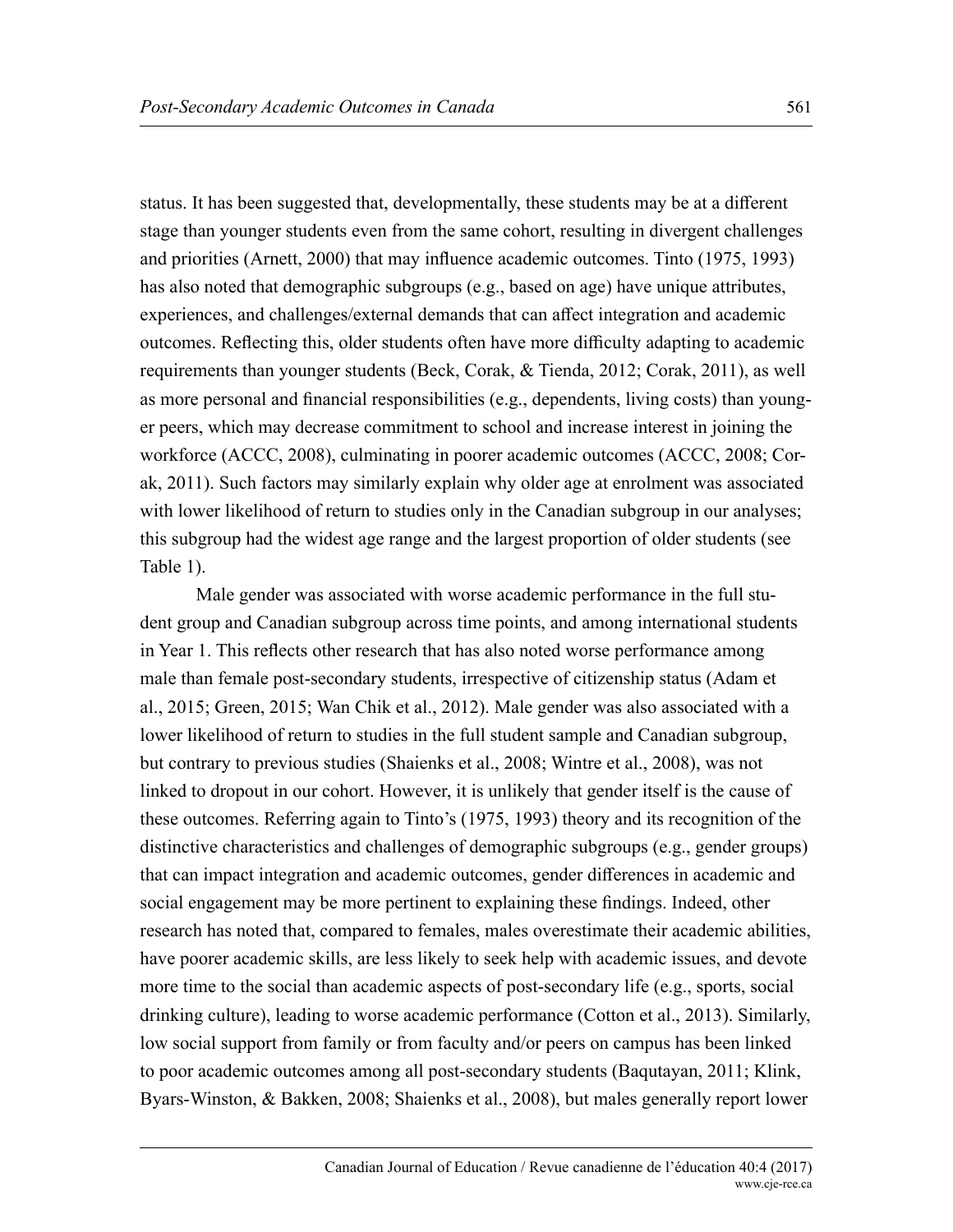levels of social support than females and are also less likely than females to seek and obtain such support, even when stressed/distressed (Bíró, Veres-Balajti, & Kósa, 2016; Deasy, Coughlan, Pironom, Jourdan, & Mannix-McNamara, 2014), with resulting negative effects on their academic parameters.

Those with a non-English first language had better academic performance in the Canadian subgroup in Year 1, less risk of dropout in the full student group and Canadian subgroup across time points, and more likelihood of return to studies in the full sample and Canadian subgroup. The findings appear paradoxical, as first language is often viewed as a signifier of language proficiency, and proficiency in the language of instruction (i.e., English) is usually linked to better academic outcomes (Green, 2015; Yu & Shen, 2012). Another seeming contradiction is that a non-English first language status predicted outcomes for Canadians alone among the student subgroups, even though it is generally assumed to be a larger influence on immigrant or international students. However, first language and language proficiency are not synonymous. As well, citizenship status is not an indicator of first language or language proficiency; indeed, in a culturally diverse country like Canada, many local-born citizens have a non-English first language but are fluent in English (Statistics Canada, 2012c), and a good percentage of immigrants to Canada have good English language proficiency from arrival (Ng, Pottie, & Spitzer, 2011). The predictive relationship between first language and the Canadian subgroup not only underscores that first language and citizenship status are discrete characteristics, but furthermore, also suggests that this subgroup may be driving the results. The idiosyncrasies of our student sample may provide further clarity. UTSC anecdotal reports indicate that a good proportion of Canadian students are of South/Southeast Asian ethnicity and although English is not their first language, they are fully bilingual; education and academic achievement are also highly valued in these communities (Picot & Hou, 2012). In Tinto's (1975, 1993) model, student characteristics, such as academic intentions and personal and family expectations, are noted contributors to academic outcomes, and thus, the findings may reflect the greater academic effort of Canadian students with a non-English first language due to such factors, compared to those with an English mother tongue.

Non-Canadian citizenship status was linked to worse academic performance among immigrant students compared to Canadians by end of Year 3, and strongly predicted greater risk of dropout across time points among both immigrant and international students compared to Canadians. These findings are similar to those of the few other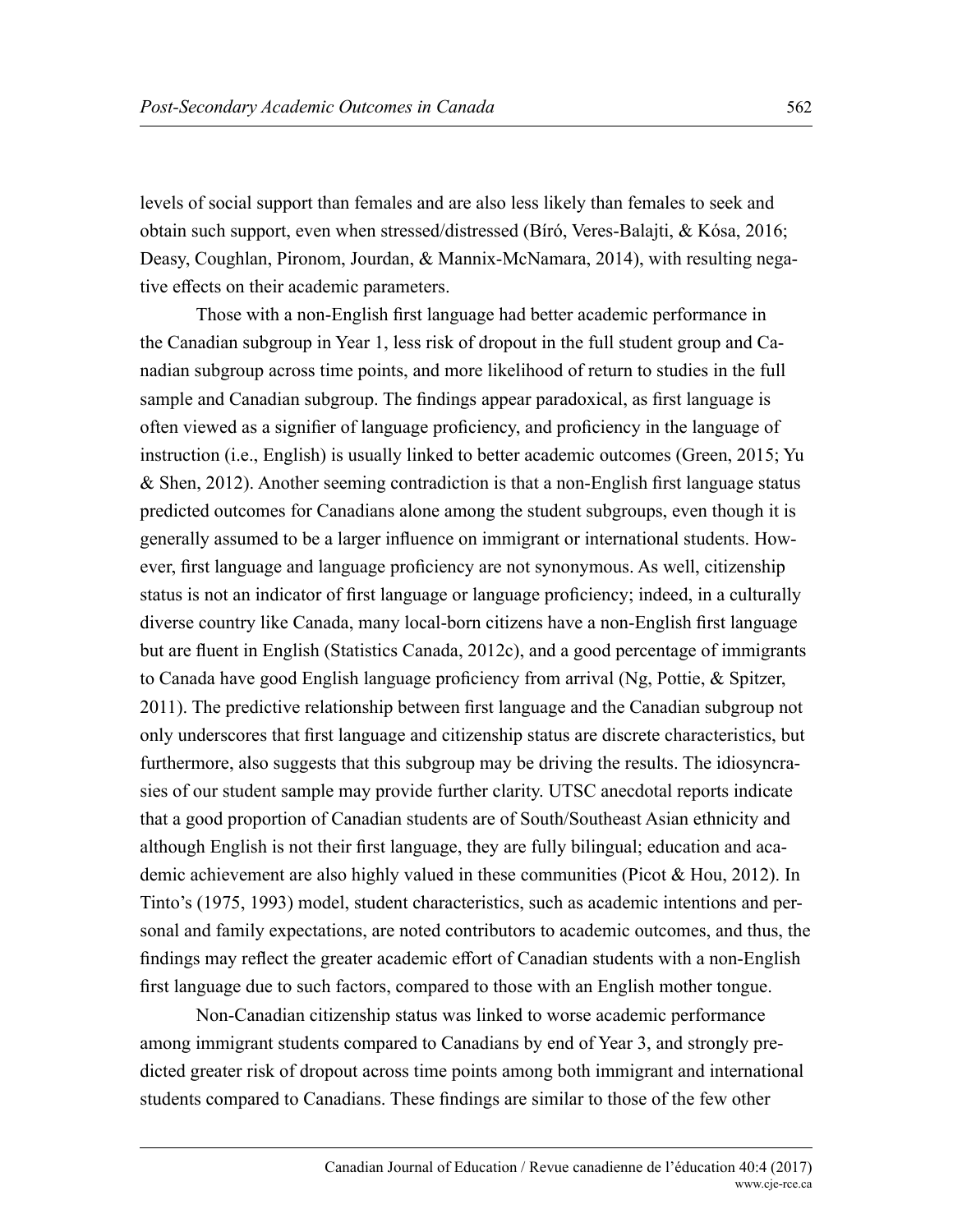investigations that have examined associations between citizenship status and academic performance (Adam et al., 2015; Green, 2015; Stegers-Jager et al., 2012) and citizenship status and dropout (Shaienks et al., 2008; Shaienks & Gluszynski, 2007). Non-Canadian citizenship also predicted less likelihood of return to studies among international students compared to Canadians. As citizenship status is not an adequate causal factor for poor academic outcomes, related but more relevant influences are likely to be at play. Again referencing Tinto's (1975, 1993) model, group differences in academic ability and integration may better explain these results. The immigrant and international students in our sample were largely ethnic minorities; ethnic minority students have been found to participate less in class discussions and be less likely to ask questions or for help (Cotton et al., 2013), have more difficulties with course content and workloads (ACCC, 2008) and also have lower entry qualifications for post-secondary studies (Connor et al., 2004; Sopoaga et al., 2013) than non-ethnic minorities, which can affect performance and may also contribute to their higher dropout (Connor et al., 2004; Sopoaga et al., 2013). Other research has found that ethnic minority students are much more likely to select a degree program based on parents' choice rather than personal interests compared to non-ethnic minorities (Cotton et al., 2013; Connor et al., 2004), which may impact academic motivation, performance, and persistence. Drawing on posited associations of external pressures (Tinto, 1993) and poor adaptation and coping (Bean & Eaton, 2000) with academic outcomes, group differences in challenges and coping may also be an influence. It is reported that compared to local-born peers, immigrant and international students experience lower social support due to the loss of the social support networks in their birth countries (Hunley, 2010; Suarez-Orozco et al., 2009), that financial pressures can weigh more heavily on them due to inequities in personal/family income and employment opportunities (MHCC, 2009; Smith & Khawaja, 2011), and that acculturative stress is common among them and is associated with higher psychological distress (Tinghög et al., 2010; Zhang & Goodson, 2011); such difficulties are linked to poorer academic outcomes among these students (Chow, 2006; Smith & Khawaja, 2011).

Besides the differential outcomes between Canadian and non-Canadian students noted above, results also varied between immigrant and international students within and across time points. Immigrant, but not international, students had worse academic performance than Canadians in Year 3. However, male gender (in Year 1) and older age at enrolment (in Year 3) were associated with worse academic performance among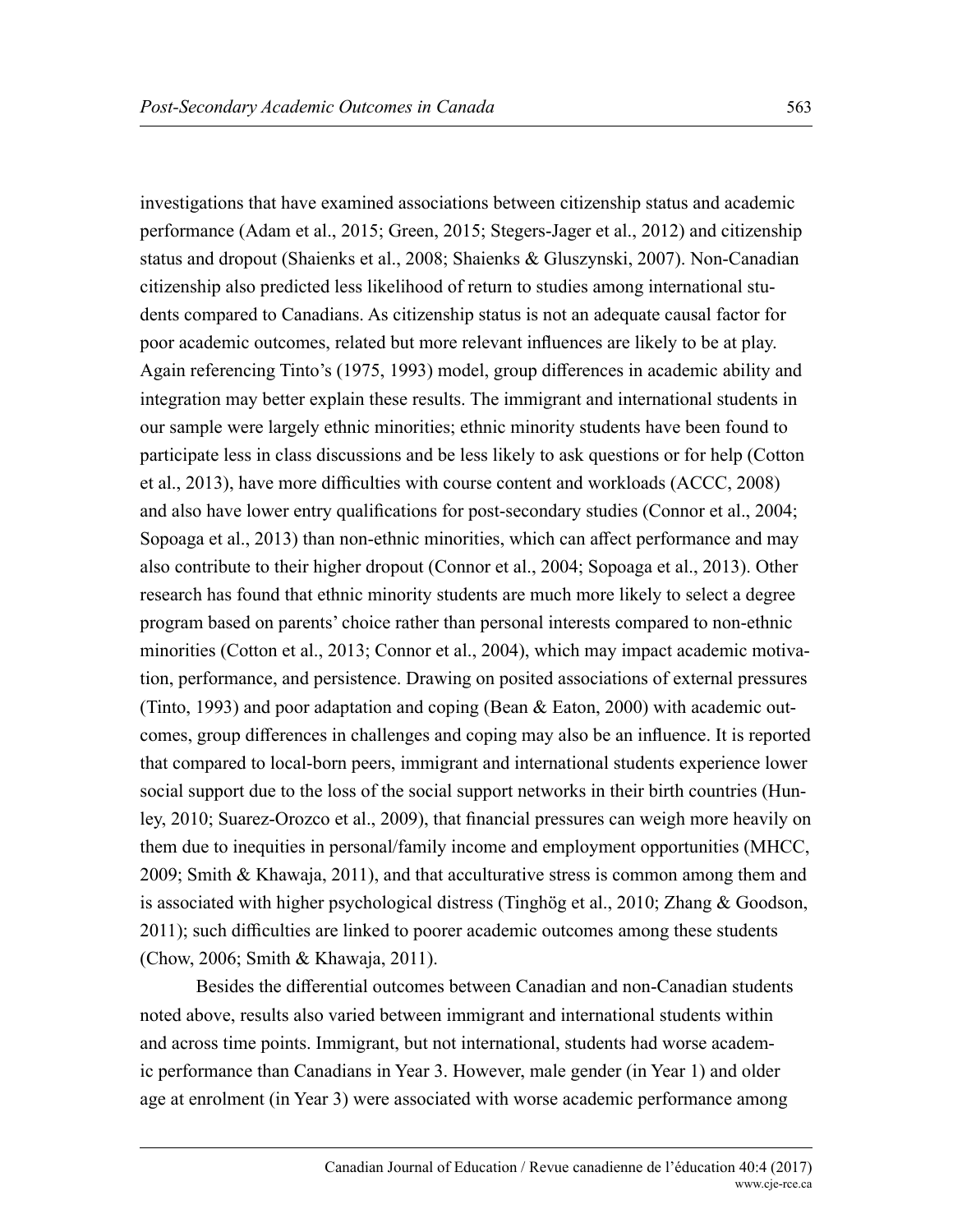international students, but not among immigrants. Year 1 CGPA predicted Year 1 dropout among immigrants but not among international students. However, while Year 3 CGPA predicted dropout in both groups, higher Year 3 CGPA reduced the risk to a much lower degree among international students (37%) than among immigrants (80%). International students, but not immigrants, had lower odds of return to studies than Canadians. Considering Tinto's (1975, 1993) model once more, differences between immigrant and international students in academic and social integration may play a role. As noted earlier, the immigrant and international students in our cohort were predominantly ethnic minorities. Compared to local post-secondary students (including ethnic minority locals), ethnic minority international students have been found to be overconfident about their academic abilities (males more so than females) but also to have poorer study skills (Cotton et al., 2013), as well as to underperform compared to local students of both ethnic minority and majority groups (Cotton et al., 2013; Sopoaga et al., 2013). Further, while immigrant students often arrive in their new country at a young age with opportunity to adapt to a new academic system before entering post-secondary studies (Beck et al., 2012; Corak, 2011), international students tend to arrive at the onset of post-secondary studies with little academic acclimatization time (Smith & Khawaja, 2011; Mori, 2000), which may contribute to the higher stress and poorer academic adjustment and performance noted over time among international students compared to local peers (Hunley, 2010; Rienties & Tempelaar, 2013). In addition, immigrant students relocate with their families and have at least family support in their new country, while international students often have no family or personal connections locally (Smith & Khawaja, 2011), and poor language skills often inhibit their ability to integrate socially with other students (Cotton et al., 2013) and build new support networks (Chen, 1999; Mori, 2000), with resulting, ongoing impact on their social adjustment and academic outcomes (Rienties & Tempelaar, 2013; Smith & Khawaja, 2011).

An important benefit of evaluating the predictive value of factors contributing to academic failure is for use in early detection of at-risk students and application of targeted interventions. It is of significance, however, that although there was much overlap between the predictors of academic performance, dropout, and return to studies identified in our analyses, the strength of the prediction models varied widely—84–89% (strong) for academic performance, but only 17–38% (moderate) for dropout (excluding the weak model of 7% for international students) and 5–7% (weak) for return to studies. Further,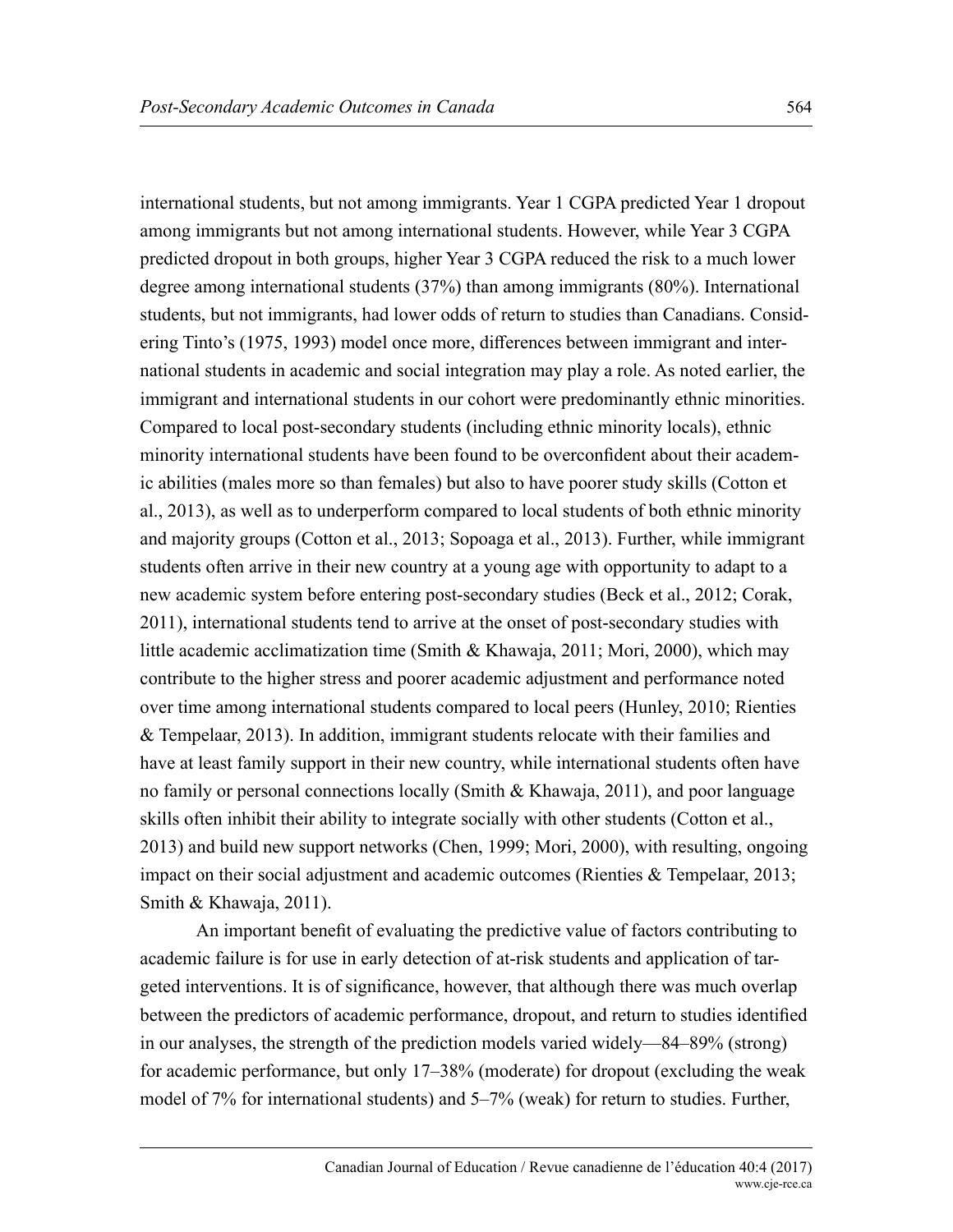while some variables were consistent predictors across time points and groups (e.g., CGPA for academic performance and dropout), others were significant only at certain time points and for specific student groups (e.g., age at enrolment and first language for academic performance). The practical implication of this is that one-size-fits-all programs to improve academic performance may not be adequate to prevent attrition or boost return to studies across student groups, and vice versa. Contributors to early academic failure may also differ from contributors to failure later in post-secondary studies. Separate, but intersecting, initiatives may be needed that can work collaboratively to improve student functioning and retention and assist with their evolving academic and life challenges, and also address group-specific vulnerability factors. The lesser model strengths for dropout and return to studies also suggest that other variables, not included in the analyses (possibly those proposed by the theoretical models described previously), may be able to predict these academic parameters more robustly across student groups and would be valuable to identify to increase the effectiveness of the initiatives. Nonetheless, study results do point to interventions that may be worth considering. The predictive role played by academic performance indicators in overall academic outcomes would support retention initiatives that include instruction on academic skills and overcoming learning obstacles, which would help to improve grades and would benefit all vulnerable students (ACCC, 2007; Gaughf, Foster, & Williams, 2014), including older students, male students, and immigrant or international students, who all had worse academic outcomes in our analyses. In addition, though not directly indicated by the results of this study but supported by the literature and the inferences of our findings, provision on campus of mental health education and peer mentors (Davies, Morriss, & Glazebrook, 2014; Hryciw, Tangalakis, Supple, & Best, 2013), cognitive and problem-solving skills–building workshops (Bean & Eaton, 2000, 2001), and academic, personal, and social support services (Reavley, Ross, Killackey, & Jorm, 2013; Tinto, 1993), would be useful for all students. These could help to improve students' academic and coping skills, reduce stress/distress, boost help-seeking and support, and thereby enhance their academic and social integration and academic outcomes.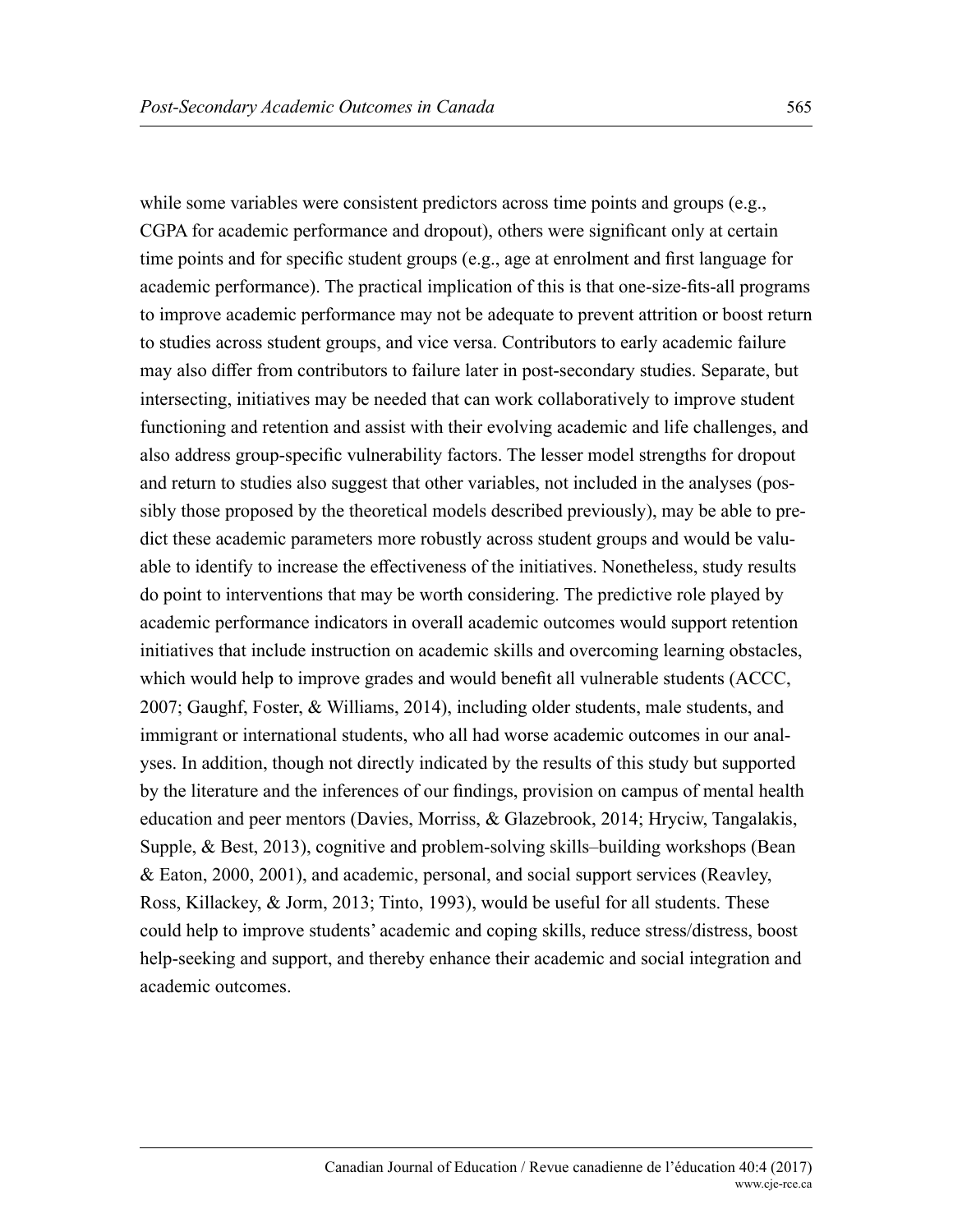#### **Limitations of the Study**

The strengths of the study have been noted previously. However, several limitations are acknowledged. The largely modest–moderate strength prediction models for dropout and the weak models for return to studies limit the practical applicability of their results. The study design is retrospective in nature, and analyses were limited to the relatively narrow scope of data (basic demographics, academic performance) collected by the Registrar's Office at UTSC. Thus, it was not possible to assess the impact of a wider range of sociodemographic, psychosocial, and academic functioning factors that have been noted in the literature, including in student development models, as influences on academic failure among all student groups and that may have contributed to stronger prediction models, particularly for dropout and return to studies.

A further limitation is that the Canadian students were treated as a homogeneous group, but would logically include immigrants who had become citizens through naturalization. As UTSC does not track this information, it was not possible to know the proportion of naturalized citizens that would have been more appropriately categorized as immigrants. As well, while date of entry to Canada and country of origin were well documented for international students, this was largely lacking for immigrant students; such information may have enabled the evaluation of duration in Canada (with associated implications for acculturation and academic adaptation; see Corak, 2011; Zhang & Goodson, 2011) as an additional predictor for the immigrant and international student subgroups. Similarly, ethnicity, which may also influence academic outcomes across groups (Green, 2015; Woolf et al., 2011), was not formally collected for any student group, and thus also could not be evaluated as a predictor variable. Although country of origin was recorded for international students, nationality and ethnicity are not equivalent, and available ethnicity-related information for the Canadian and immigrant subgroups was only anecdotal.

Another important limitation is that, like most other academic centres, reasons for dropout were not tracked by the Registrar's Office. It is possible that students may have left to join a different educational institution, or even planned to return to studies later, rather than drop out of post-secondary studies completely (Grayson & Grayson, 2003; Wintre, Bowers, Gordner, & Lange, 2006). Indeed, Canadian studies show that a good proportion of students who withdraw from one institution (60%) do so in order to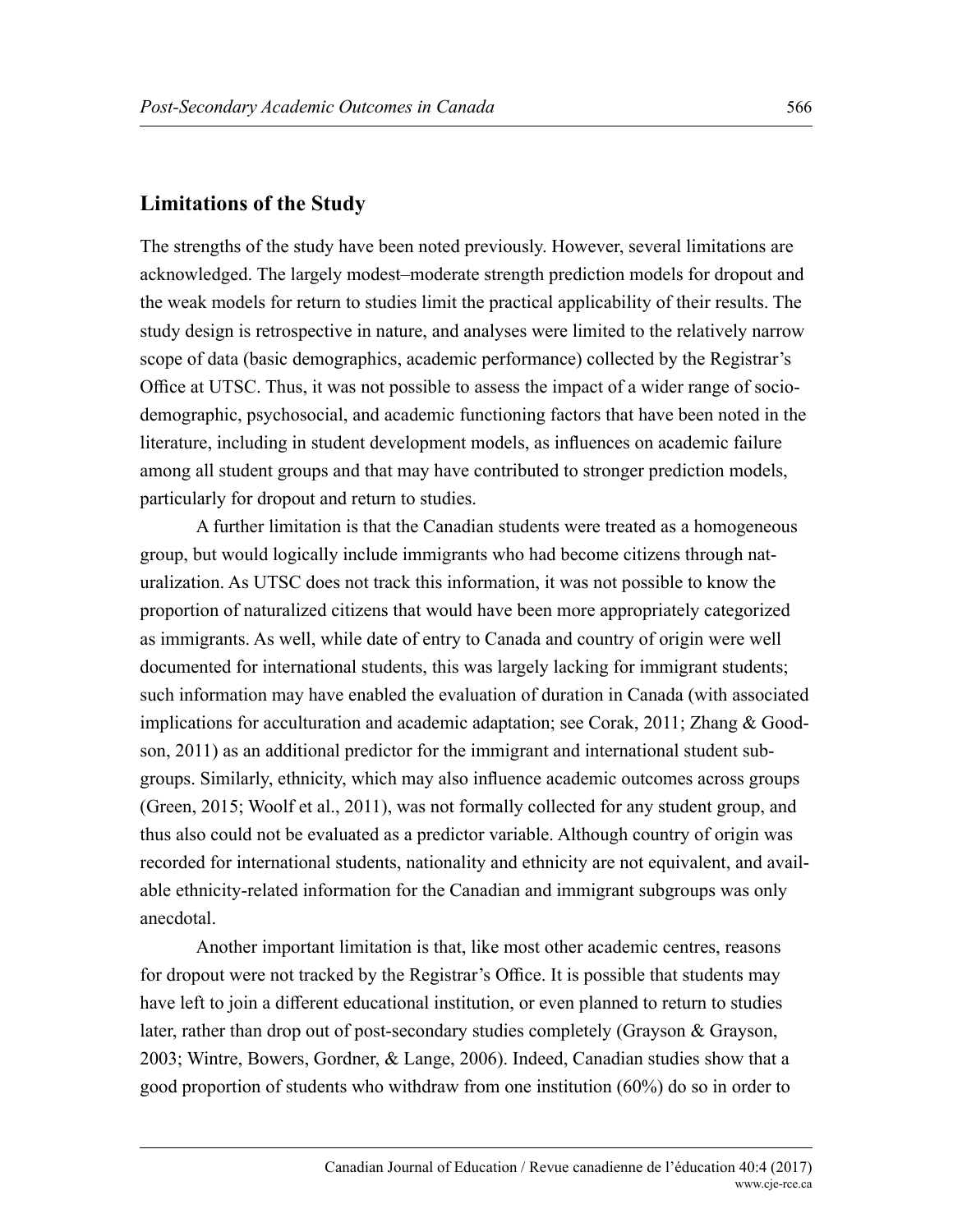enrol at another one (Wintre et al., 2006). Feeling a poor fit with the program of study or institution or changes in needs or goals (such as wanting to work or financial difficulties) have been more frequently cited as reasons for dropout by Canadian students than poor academic performance (Shaienks & Gluszynski, 2007; Wintre et al., 2008; Wintre & Morgan, 2009). This is very reflective of the developmental concerns of this population, such as self-determination, educational and career exploration, and dealing with the benefits and challenges of increasing independence (Arnett, 2000, 2004). It also fits with Tinto's (1975, 1993) theory of student departure and the contributions of poor integration and external demands to dropout. Expanding on this, Canadian data also show that a majority of the students who transferred to a second academic centre reported better fit and adjustment, and a large proportion of these students also went on to graduate from that institution (Wintre et al., 2006; Wintre & Morgan, 2009). Availability of such stratified information as reasons for dropout and future plans after dropout in the UTSC database could have altered the definition of dropout used in the study, and thereby the results.

## **Conclusion**

In summary, the current investigation is an important first step in identifying predictors of academic performance, dropout, and return to studies that are both common to and differentiate between local-born, immigrant, and international students at a major Canadian post-secondary institution. It is of note that due to the narrow range of variables evaluated, the predictors identified offer only a preliminary framework for the understanding and prevention of academic failure among these students. A larger prospective, longitudinal study that assesses a more comprehensive range of factors (sociodemographic, psychosocial, and academic functioning in nature) for their contribution to academic outcomes in these groups would be valuable. Such an investigation is currently underway; it will examine predictors of both academic success and failure and could lead to the development of novel, well-targeted initiatives to improve student functioning, performance, and retention.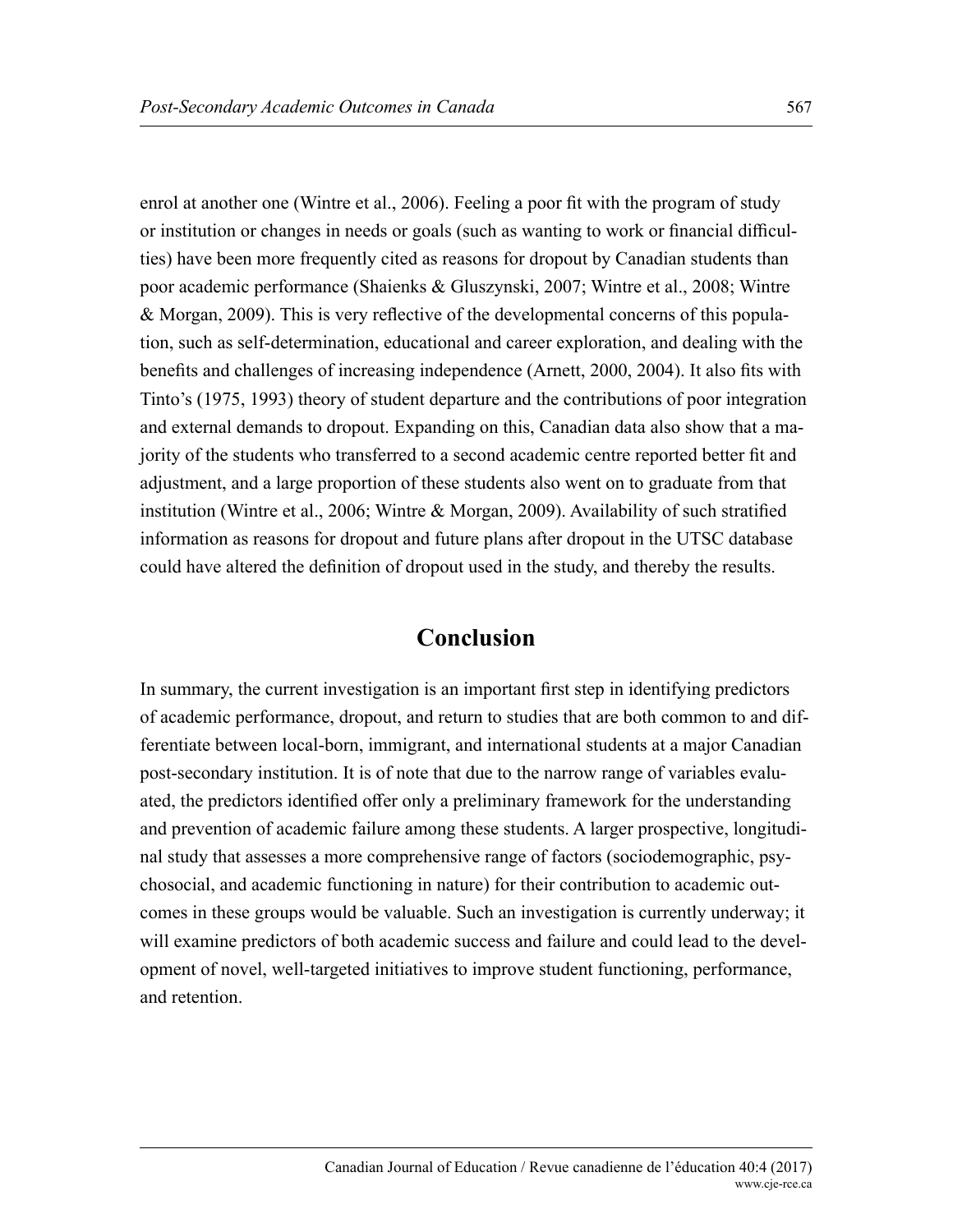#### **References**

- Adam, J., Bore, M., Childs, R., Dunn, J., Mckendree, J., Munro, D., et al. (2015). Predictors of professional behaviour and academic outcomes in a UK medical school: A longitudinal cohort study. *Medical Teacher*, *37*(9), 868–880.
- Andrews, B., & Wilding, J. M. (2004). The relation of depression and anxiety to life-stress and achievement in students. *British Journal of Psychology*, *95*(Pt. 4), 509–521.
- Arnett, J. J. (2000). Emerging adulthood: A theory of development from the late teens through the twenties. *American Psychology*, *55*(5), 469–480.
- Arnett, J. J. (2004). *Emerging adulthood: The winding road from the late teens through the twenties*. New York, NY: Oxford University Press.
- Association of Canadian Community Colleges (ACCC). (2007). *Pan-Canadian study of first-year college students. Report 1: Student characteristics and the college experience*. Ottawa, ON: Human Resources and Skills Development Canada, Catalogue No. HS28-119/1-2007F.
- Association of Canadian Community Colleges (ACCC). (2008). *Pan-Canadian study of first-year college students. Report 2: The characteristics and experience of Aboriginal, disabled, immigrant and visible minority students*. Ottawa, ON: Human Resources and Skills Development Canada, Catalogue No. HS28-119/2-2009E.
- Baqutayan, S. (2011). Stress and social support. *Indian Journal of Psychological Medicine*, *33*(1), 29–34.
- Bean, J. P., & Eaton, S. B. (2000). A psychological model of college student retention. In J. M. Braxton (Ed.), *Rethinking the departure puzzle: New theory and research on college student retention* (pp. 48–61). Nashville, TN: Vanderbilt University Press.
- Bean, J. P., & Eaton, S. B. (2001). The psychology underlying successful retention research. *Journal of College Student Retention*, *3*(1), 73–89.
- Beck, A., Corak, M., & Tienda, M. (2012). Age at immigration and the adult attainments of child migrants to the United States. *Annals of the American Academy of Political and Social Science*, *643*(1), 134–159.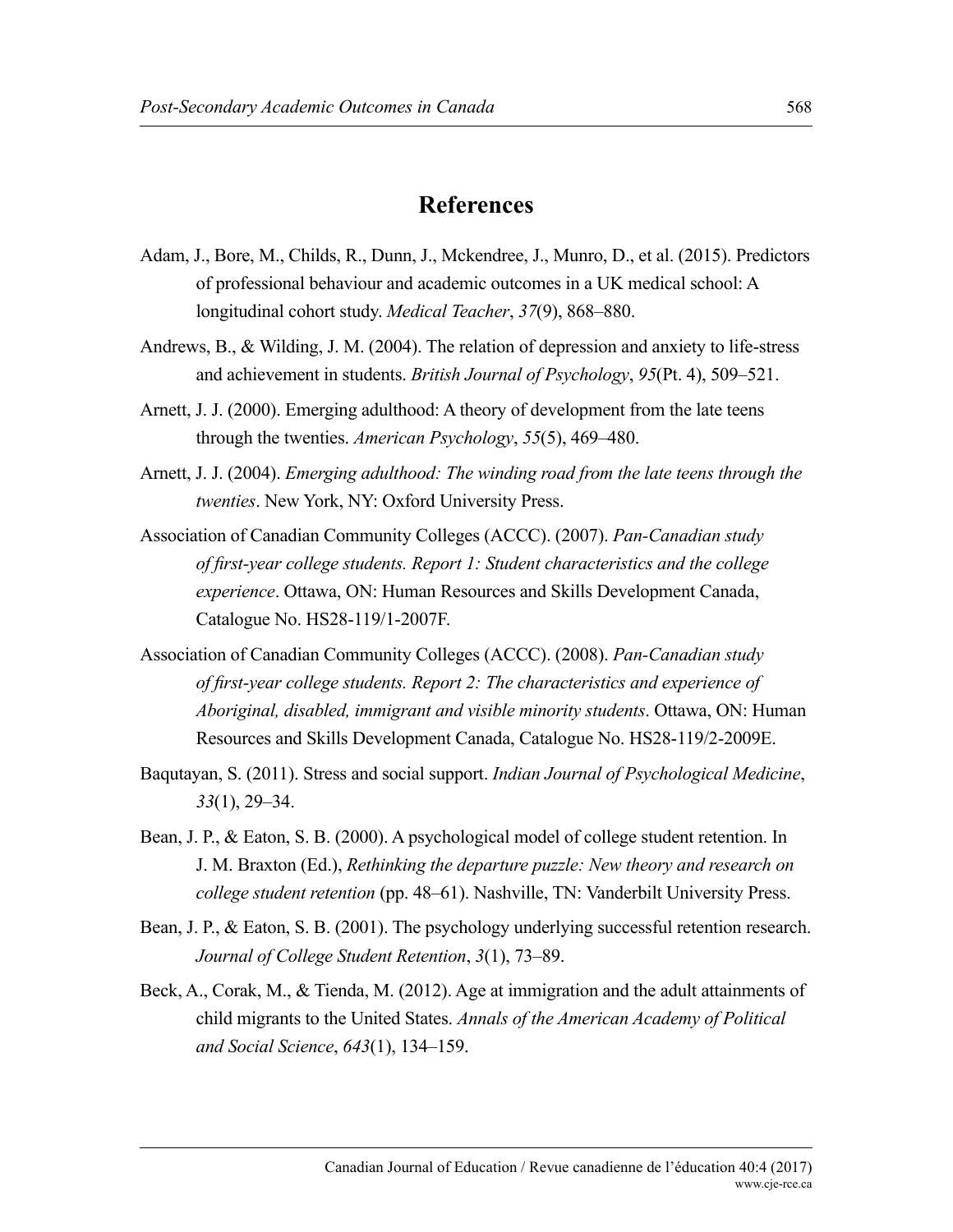- Bíró, É., Veres-Balajti, I., & Kósa, K. (2016). Social support contributes to resilience among physiotherapy students: A cross sectional survey and focus group study. *Physiotherapy*, *102*(2), 189–195.
- Bowler, M. (2009, April 19). Dropouts loom large for schools. *US News*. Retrieved from: [http://www.usnews.com/education/articles/2009/08/19/](http://www.usnews.com/education/articles/2009/08/19/dropouts-loom-large-for-schools) [dropouts-loom-large-for-schools](http://www.usnews.com/education/articles/2009/08/19/dropouts-loom-large-for-schools)
- Braxton, J. M. (Ed.). (2000). *Rethinking the departure puzzle: New theory and research on college student retention*. Nashville, TN: Vanderbilt University Press.
- Brooks, B. L., Iverson, G. L., Sherman, E. M., & Roberge, M. C. (2010). Identifying cognitive problems in children and adolescents with depression using computerized neuropsychological testing. *Applied Neuropsychology*, *17*(1), 37–43.
- Canadian Centre on Substance Abuse (CCSA). (2007). *Substance abuse in Canada: Youth in focus*. Ottawa, ON: Canadian Centre on Substance Abuse.
- Canadian University Survey Consortium (CUSC). (2010). *First-year university student survey master report*. Winnipeg, MB: Prairie Research Associates.
- Chen, C. P. (1999). Common stressors among international college students: Research and counseling implications. *Journal of College Counseling*, *2*(1), 49–65.
- Chow, H. P. H. (2006). Vietnamese-Canadian university students in Regina: Socio-cultural and educational adaptation. *Canadian Ethnic Studies Journal*, *38*(2), 104–112.
- Connor, H., Tyers, C., Modood, T., & Hillage, J. (2004). *Why the difference? A closer look at higher education minority ethnic students and graduates*. Nottingham, England: Institute for Employment Studies, Research Report RR552.
- Corak, M. (2011). *Age at immigration and educational outcomes of children*. Ottawa, ON: Statistics Canada, Catalogue No. 11F0019M – No. 336.
- Cotton, D., George, R., & Joyner, M. (2013). *The gender and ethnicity attainment gap research project*. Plymouth, England: Plymouth University.
- Davies, E. B., Morriss, R., & Glazebrook, C. (2014). Computer-delivered and web-based interventions to improve depression, anxiety, and psychological well-being of university students: a systematic review and meta-analysis. *Journal of Medical Internet Research*, *16*(5), e130. doi: 10.2196/jmir.3142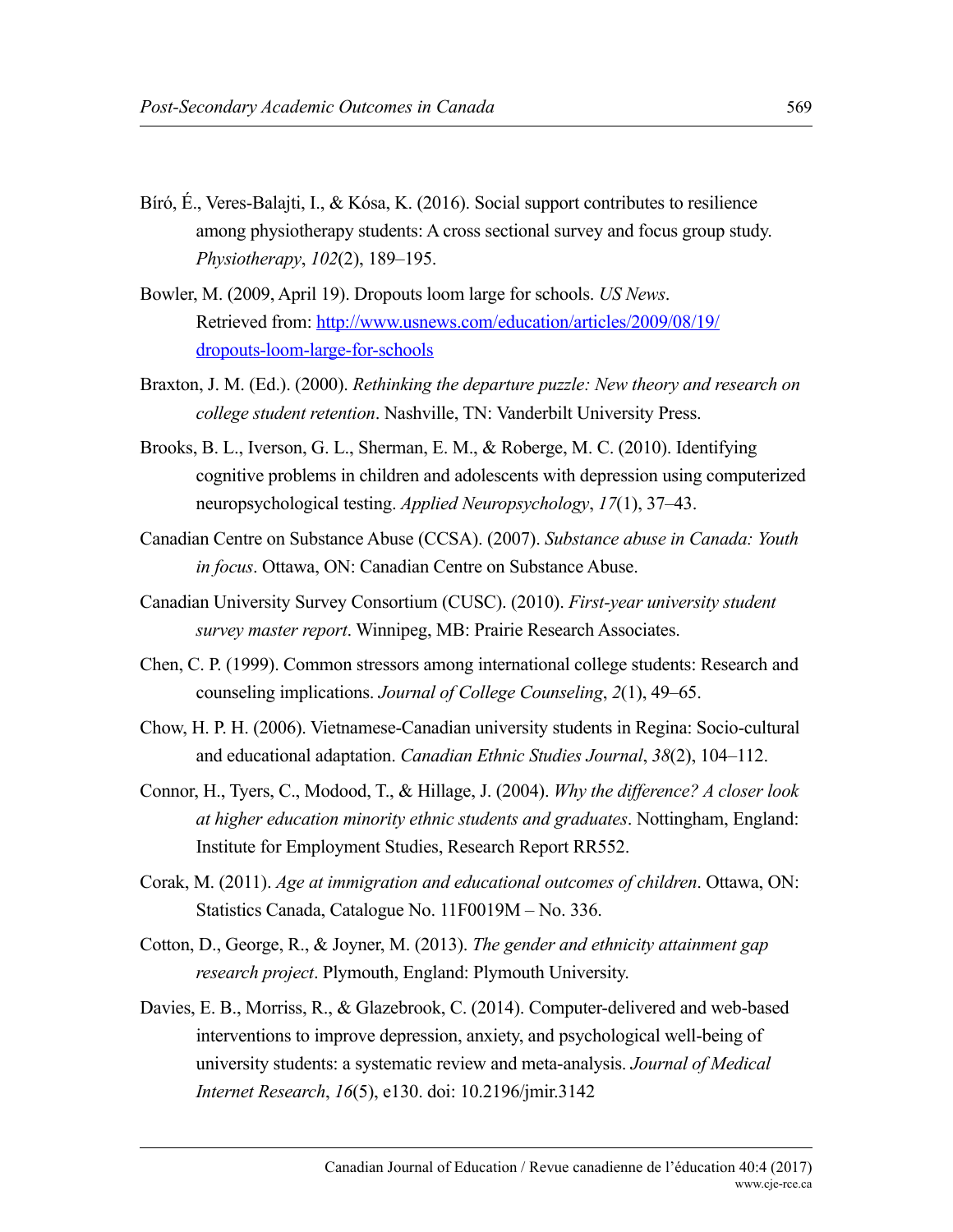- Deasy, C., Coughlan, B., Pironom, J., Jourdan, D., & Mannix-McNamara, P. (2014). Psychological distress and coping amongst higher education students: a mixed method enquiry. *PLoS One*, *9*(12), e115193. doi: 10.1371/journal.pone.0115193
- Demetriou, C., & Schmitz-Sciborski, A. (2011). Integration, motivation, strengths and optimism: Retention theories past, present and future. In R. Hayes (Ed.), *Proceedings of the 7th National Symposium on Student Retention, 2011, Charleston*. Norman, OK: University of Oklahoma Press.
- Friedman, B., & Mandel, R. (2010). The prediction of college student academic performance and retention: Application of expectancy and goal setting theories. *Journal of College Student Retention: Research, Theory & Practice*, *11*(2), 227–246.
- Gaughf, N. W., Foster, P. S., & Williams, D. A. (2014). Student-reported satisfaction with academic enhancement services at an academic health science center. *Education for Health*, *27*(2), 208–212.
- Grayson, J. P., & Grayson, K. (2003). *Research on retention and attrition. Does money matter: Millennium research series, No. 6*. Montreal, QC: The Canada Millennium Scholarship Foundation.
- Green, J. A. (2015). The effect of English proficiency and ethnicity on academic performance and progress. *Advances in Health Sciences Education: Theory and Practice*, *20*(1), 219–228.
- Hassan, I., Weyers, P., Maschuw, K., Dick, B., Gerdes, B., Rothmund M., & Zielke, A. (2006). Negative stress-coping strategies among novices in surgery correlate with poor virtual laparoscopic performance. *British Journal of Surgery*, *93*(12), 1554–1559.
- Hildt, E., Lieb, K., & Franke, A. G. (2014). Life context of pharmacological academic performance enhancement among university students—a qualitative approach. *BMC Medical Ethics*, *15*, 23. doi: 10.1186/1472-6939-15-23
- Hoyt, J. E., & Winn, B. A. (2004). Understanding retention and college student bodies: Differences between drop-outs, stop-outs, opt-outs, and transfer-outs. *NASPA Journal*, *41*(3), 395–417.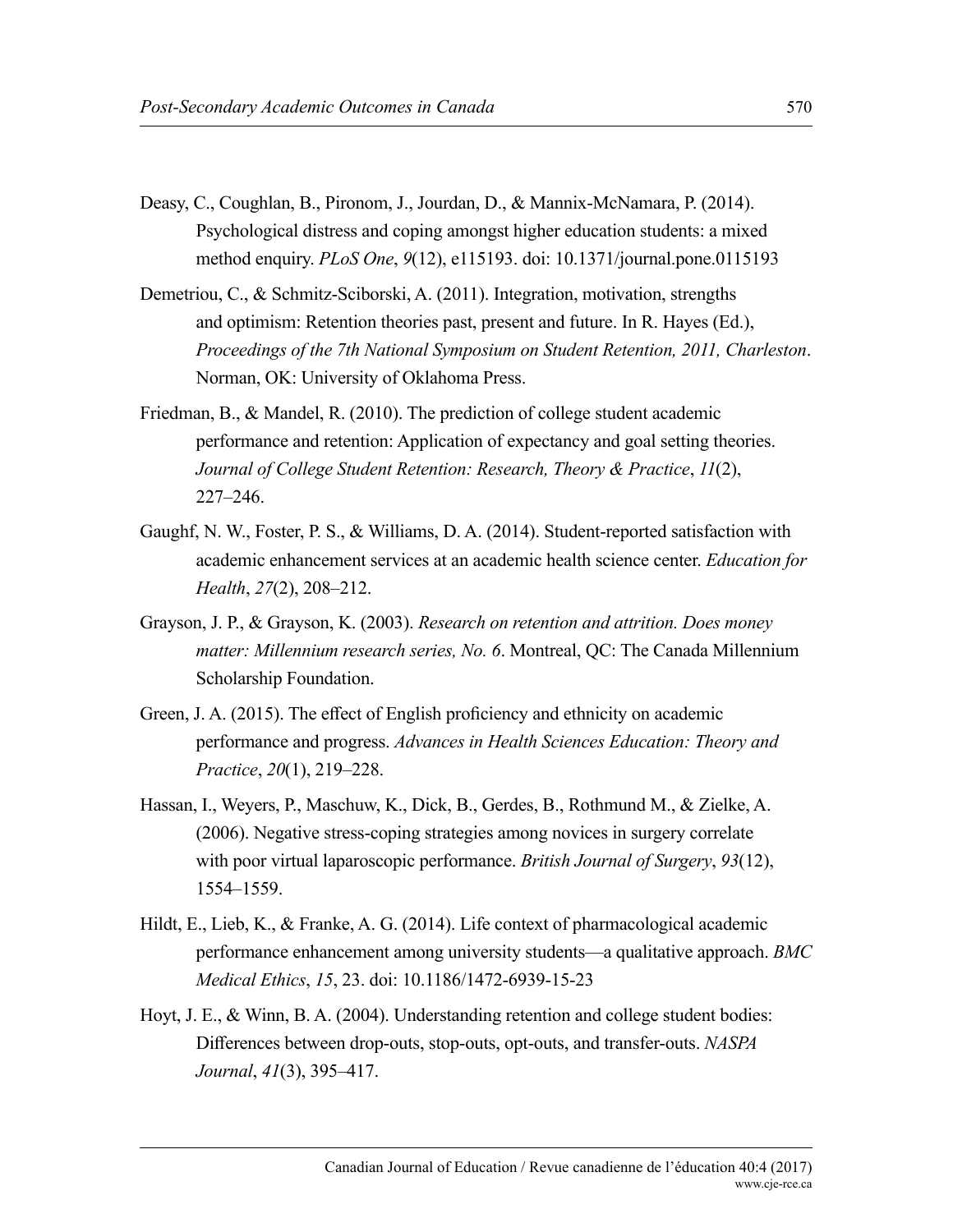- Hryciw, D. H., Tangalakis, K., Supple, B., & Best, G. (2013). Evaluation of a peer mentoring program for a mature cohort of first-year undergraduate paramedic students. *Advances in Physiological Education*, *37*(1), 80–84.
- Hunley, H. A. (2010). Students' functioning while studying abroad: The impact of psychological distress and loneliness. *International Journal of Intercultural Relations*, *34*(4), 386–392.
- Klink, J. L., Byars-Winston, A., & Bakken, L. L. (2008). Coping efficacy and perceived family support: Potential factors for reducing stress in premedical students. *Medical Education*, *42*(6), 572–579.
- Kuh, G. D., Bridges, B. K., & Hayek, J. C. (2006). *What matters to student success: A review of the literature*. Washington, DC: Department of Education, National Postsecondary Education Cooperative.
- Kuh, G. D., Cruce, T. M., Shoup, R., Kinzie, J., & Gonyea, R. M. (2008). Unmasking the effects of student engagement on first-year college grades and persistence. *Journal of Higher Education*, *79*(5), 540–563.
- Lue, B. H., Chen, H. J., Wang, C. W., Cheng, Y., & Chen, M. C. (2010). Stress, personal characteristics and burnout among first postgraduate year residents: A nationwide study in Taiwan. *Medical Teacher*, *32*(5), 400–407.
- Mental Health Commission of Canada (MHCC). (2009). *Improving mental health services for immigrant, refugee, ethno-cultural and racialized groups. Issues and options for service improvement*. Ottawa, ON: Author.
- Mori, S. (2000). Addressing the mental health concerns of international students. *Journal of Counseling and Development*, *78*(2), 137–144.
- National Center on Addiction and Substance Abuse (CASA). (2007). *Wasting the best and the brightest: Substance abuse at America's colleges and universities*. New York, NY: Author.
- Ng, E., Pottie, K., & Spitzer, D. (2011). *Official language proficiency and self-reported health among immigrants to Canada*. Ottawa, ON: Statistics Canada, Catalogue No. 82-003-XPE.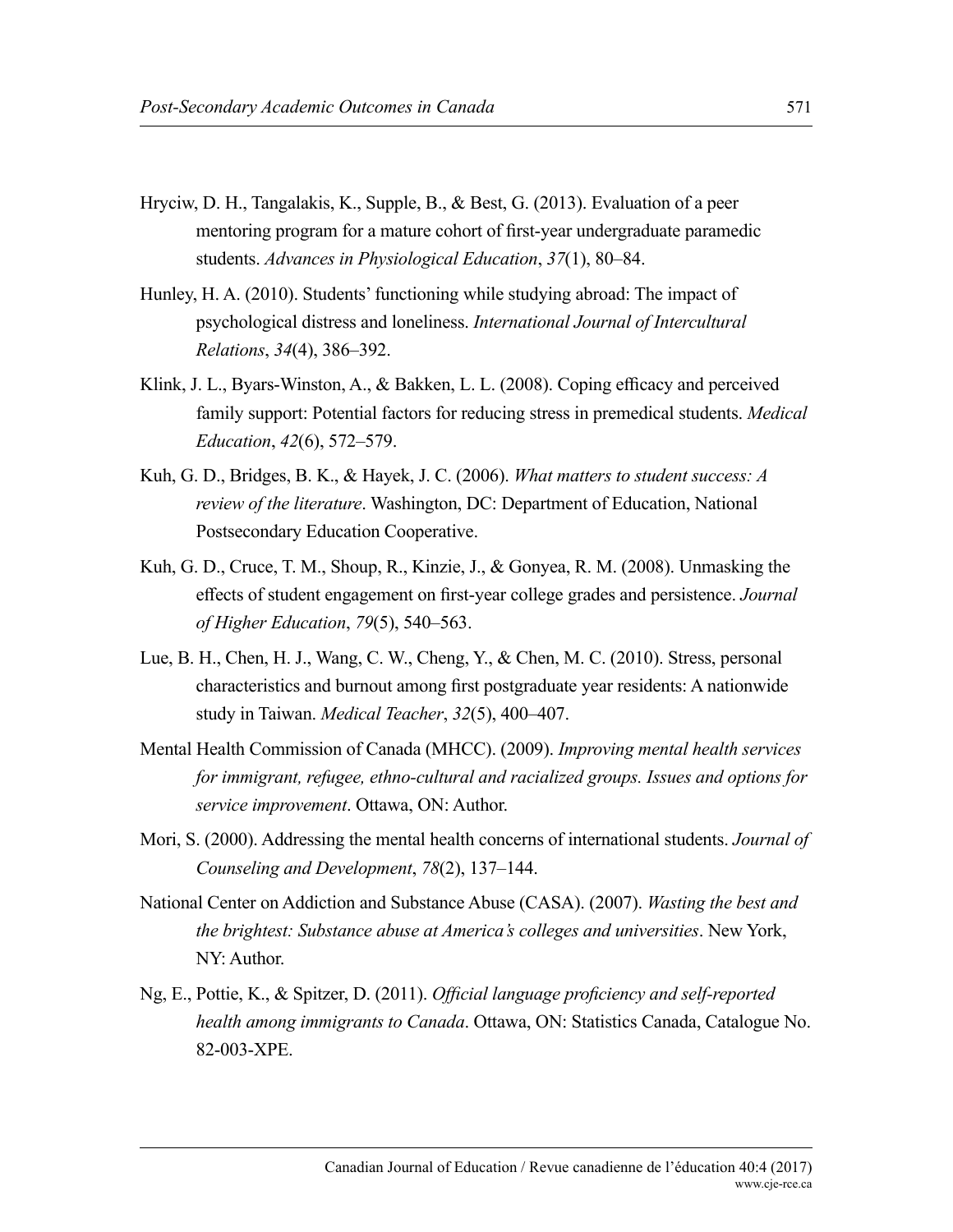- Park, J., Chung, S., An, H., Park, S., Lee, C., Kim, S. Y., et al. (2012). A structural model of stress, motivation, and academic performance in medical students. *Psychiatry Investigation*, *9*(2), 143–149.
- Pascarella, E. T., & Terenzini, P. T. (2005). *How college affects students: A third decade of research. Volume 2*. Indianapolis, IN: Jossey-Bass Publishing.
- Paton, G. (2012, March 29). University drop-out rate soars by 13pc in a year. *The Telegraph*. Retrieved from: [http://www.telegraph.co.uk/education/](http://www.telegraph.co.uk/education/educationnews/9173784/University-drop-out-rate-soars-by-13pc-in-a-year.html) [educationnews/9173784/University-drop-out-rate-soars-by-13pc-in-a-year.html](http://www.telegraph.co.uk/education/educationnews/9173784/University-drop-out-rate-soars-by-13pc-in-a-year.html)
- Picot, G., & Hou, F. (2012). *Immigrant status, early skill development, and postsecondary participation: A comparison of Canada and Switzerland*. Ottawa, ON: Statistics Canada, Catalogue No. 11F0019M - No. 344.
- Pleskac, T. J., Keeney, J., Merritt, S. M., Schmitt, N., & Oswald, F. L. (2011). A detection model of college withdrawal. *Organizational Behavior and Human Decision Processes*, *115*(1), 85–98.
- Reavley, N. J., Ross, A. M., Killackey, E., & Jorm, A. F. (2013). Development of guidelines for tertiary education institutions to assist them in supporting students with a mental illness: A Delphi consensus study with Australian professionals and consumers. *Peer J*, *1*, e43. doi: 10.7717/peerj.43
- Rienties, B., & Tempelaar, D. (2013). The role of cultural dimensions of international and Dutch students on academic and social integration and academic performance in the Netherlands. *International Journal of Intercultural Relations*, *37*(2), 188–201.
- Schmitt, N., Oswald, F. L., Friede, A., Imus, A., & Merritt, S. (2008). Perceived fit with an academic environment: Attitudinal and behavioral outcomes. *Journal of Vocational Behavior*, *72*(3), 317–335.
- Shaienks, D., & Gluszynski, T. (2007). *Participation in postsecondary education: Graduates, continuers and drop outs, Results from YITS Cycle 4*. Ottawa, ON: Statistics Canada, Catalogue No. 81-595-MIE – No. 059.
- Shaienks, D., Gluszynski, T., & Bayard, J. (2008). *Postsecondary education Participation and dropping out: Differences across university, college and other types of postsecondary institutions*. Ottawa, ON: Statistics Canada, Catalogue No. 81-595-M  $-$  No. 070.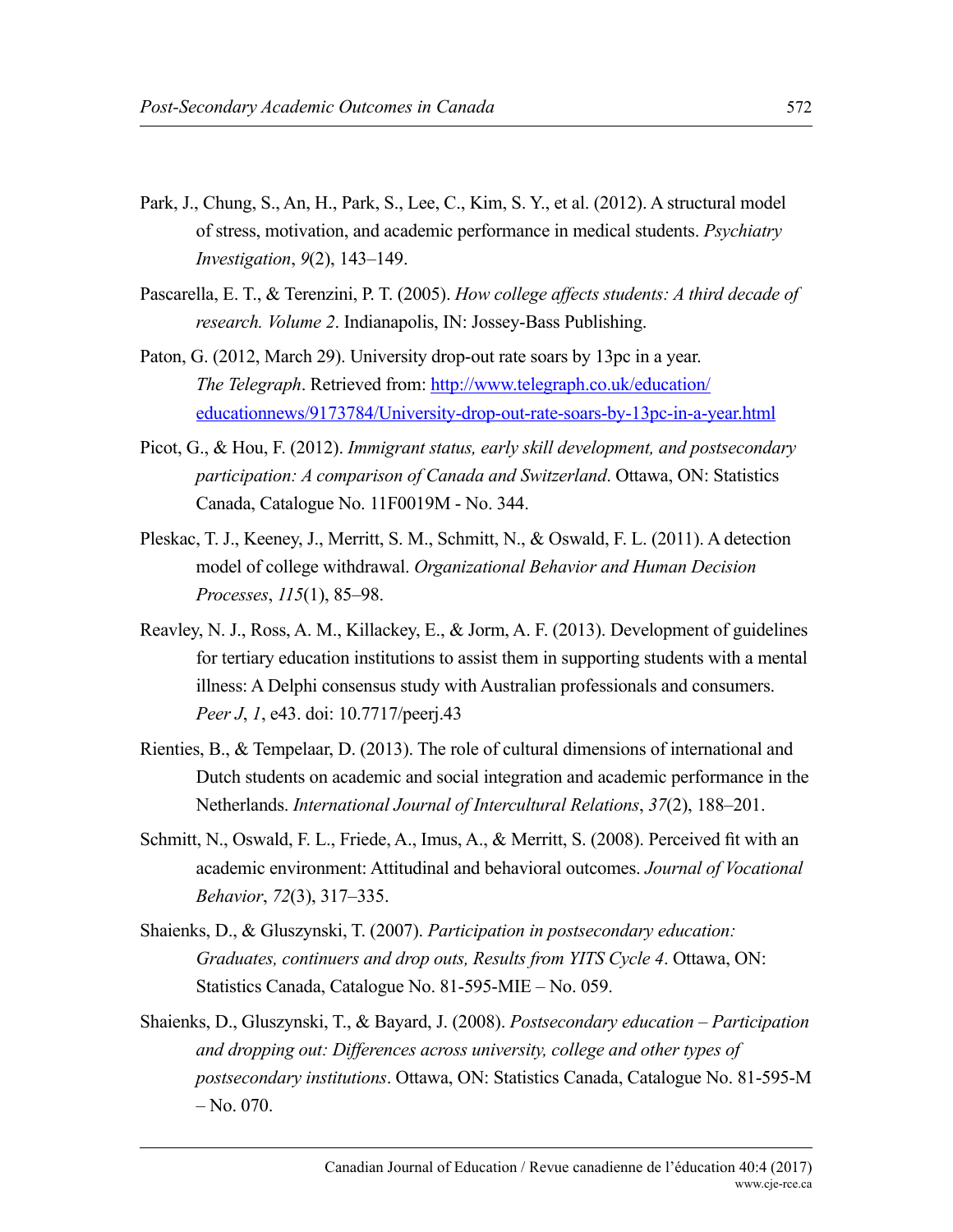- Sheard, M. (2009). Hardiness commitment, gender, and age differentiate university academic performance. *British Journal of Educational Psychology*, *78*(1), 189–204.
- Smith, R. A., & Khawaja, N. G. (2011). A review of the acculturation experiences of international students. *International Journal of Intercultural Relations*, *35*(6), 699–713.
- Sopoaga, F., Zaharic, T., Kokaua, J., Ekeroma, A. J., Murray, G., & van der Meer, J. (2013). Pacific students undertaking the first year of health sciences at the University of Otago, and factors associated with academic performance. *New Zealand Medical Journal*, *126*(1384), 96–108.
- Statistics Canada. (2012a). *Educational attainment and employment: Canada in an international context*. Ottawa: Statistics Canada, Catalogue No. 81-599-X – Issue no. 008.
- Statistics Canada. (2012b). *Economic downturn and educational attainment*. Ottawa, ON: Statistics Canada, Catalogue No. 81-599-X – Issue no. 009.
- Statistics Canada. (2012c). Linguistic characteristics of Canadians. Ottawa, ON: Statistics Canada, Catalogue No. 98-314-X2011001.
- Stegers-Jager, K. M., Steyerberg, E. W., Cohen-Schotanus, J., & Themmen, A. P. (2012). Ethnic disparities in undergraduate pre-clinical and clinical performance. *Medical Education*, *46*(6), 575–585.
- Suarez-Orozco, C., Pimentel, A., & Martin, M. (2009). The significance of relationships: Academic engagement and achievement among newcomer immigrant youth. *Teachers College Record*, *111*(3), 712–749.
- Svanum, S., & Bigatti, S. M. (2009). Academic course engagement during one semester forecasts college success: Engaged students are more likely to earn a degree, do it faster and do it better. *Journal of College Student Development*, *50*(1), 120–132.
- Tinghög, P., Al-Saffar, S., Carstensen, J., & Nordenfelt, L. (2010). The association of immigrant- and non-immigrant-specific factors with mental ill health among immigrants in Sweden. *International Journal of Social Psychiatry*, *56*(1), 74–93.
- Tinto, V. (1975). Dropout from higher education: A theoretical synthesis of recent research. *Review of Educational Research*, *45*(1), 89–125.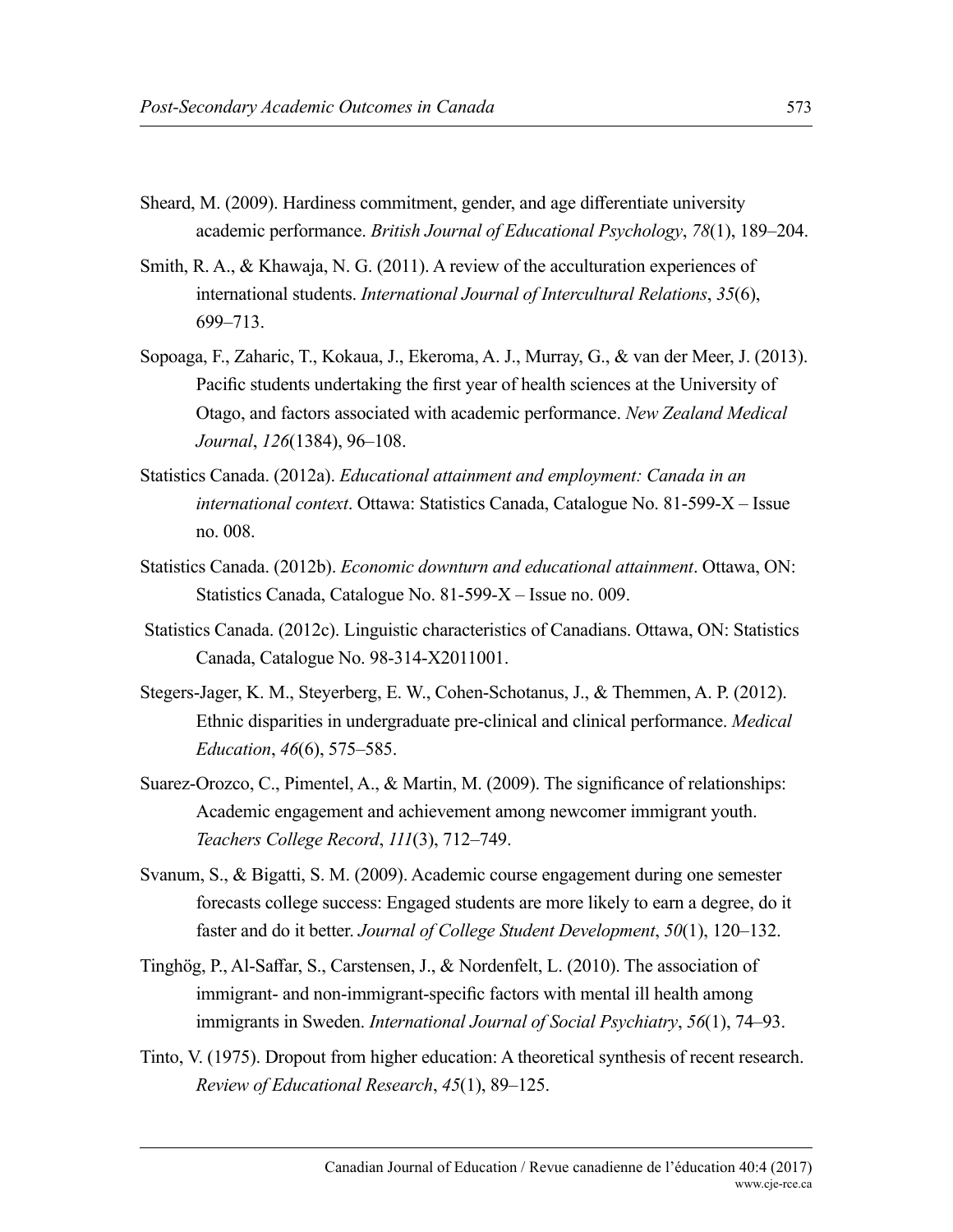- Tinto, V. (1993). *Leaving college: Rethinking the causes and cures of student attrition* (2nd ed.). Chicago, IL: University of Chicago Press.
- Wan Chik, W. Z., Salamonson, Y., Everett, B., Ramjan, L. M., Attwood, N., Weaver, R., et al. (2012). Gender difference in academic performance of nursing students in a Malaysian university college. *International Nursing Review*, *59*(3), 387–393.
- Wintre, M. G., Ames, M. E., Pancer, M., Pratt, M. W., Polivy, J., Birnie-Lefcovitch, S., & Adams, G. R. (2011). Parental divorce and first-year students' transition to university: The need to include baseline data and gender. *Journal of Divorce and Remarriage*, *52*(5), 326–343.
- Wintre, M. G., & Bowers, C. D. (2007). Predictors of persistence to graduation: Extending a model and data on the transition to university model. *Canadian Journal of Behavioral Science*, *39*(3), 220–234.
- Wintre, M. G., Bowers, C., Gordner, N., & Lange, L. (2006). Re-evaluating the university attrition statistic: A longitudinal follow-up study. *Journal of Adolescent Research*, *21*(2), 111–132.
- Wintre, M. G., Knoll, G. M., Pancer, S. M., Pratt, M. W., Polivy, J., Birnie-Lefcovitch, S., & Adams, G. R. (2008). The transition to university. The student-university match (SUM) questionnaire. *Journal of Adolescent Research*, *23*(6), 745–769.
- Wintre, M. G., & Morgan, A. S. (2009). Transferring post-secondary schools: Student perceptions, rationales, and experiences. *Journal of Adolescent Research*, *24*(6), 726–749.
- Wintre, M. G., & Yaffe, M. (2000). First-year students' adjustment to university life as a function of relationships with parents. *Journal of Adolescent Research*, *15*(1), 9–37.
- Woolf, K., Potts, H. W., & McManus, I. C. (2011). Ethnicity and academic performance in UK trained doctors and medical students: Systematic review and meta-analysis. *British Medical Journal*, *342*, d901. doi:10.1136/bmj.d901
- Yu, B., & Shen, H. (2012). Predicting roles of linguistic confidence, integrative motivation and second language proficiency on cross-cultural adaptation. *International Journal of Intercultural Relations*, *36*(1), 72–82.